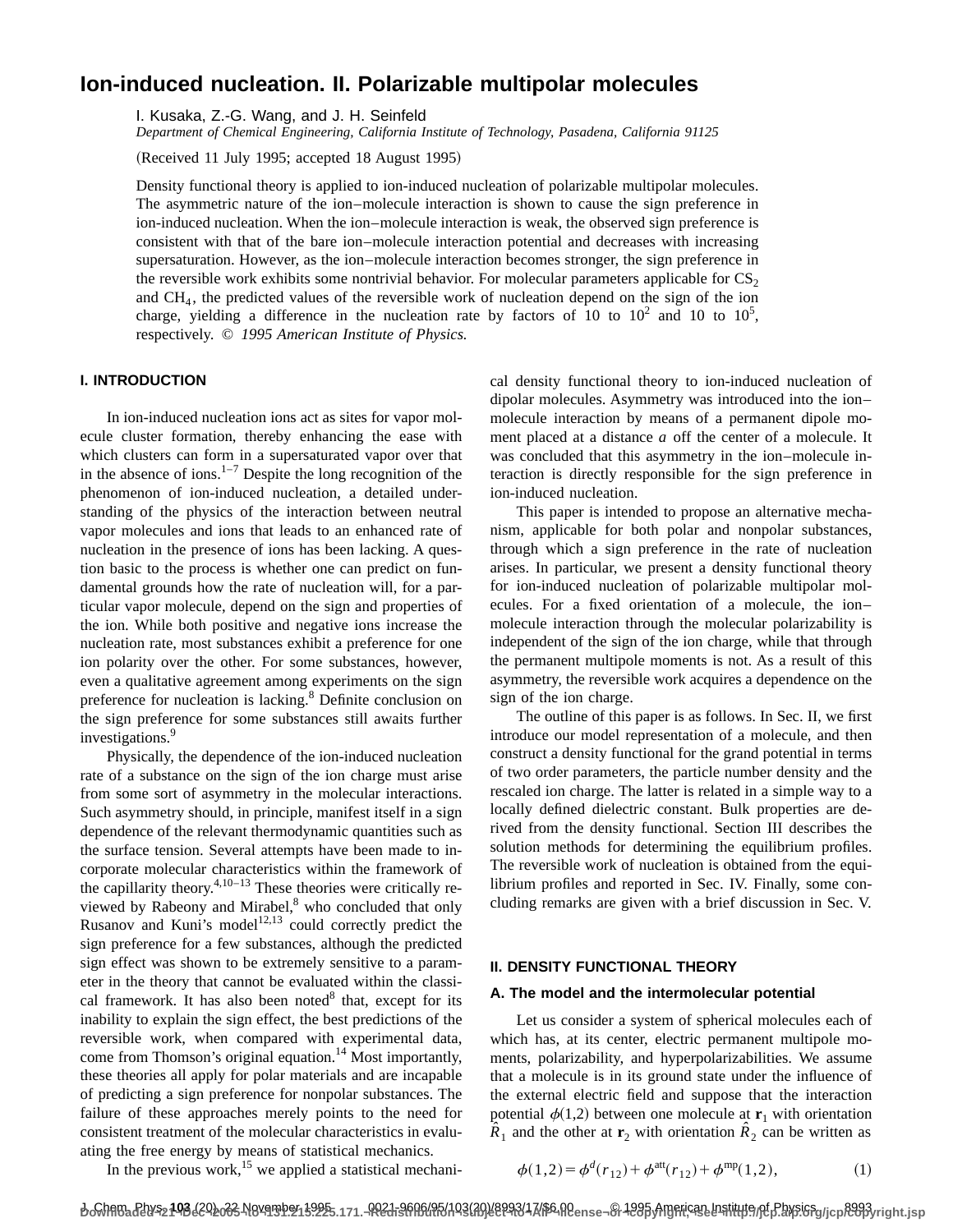where  $r_{12} = |\mathbf{r}_2 - \mathbf{r}_1|$ . We use the notation *j* to represent both the translational and orientational coordinates of molecule *j*.  $\phi^d(r_{12})$  and  $\phi^{at}(r_{12})$  form the isotropic part of the interaction potential  $\phi(1,2)$ .  $\phi^d(r_{12})$  is the hard sphere potential given by

$$
\phi^d(r_{12}) = \begin{cases} +\infty & \text{if } r_{12} < d \\ 0 & \text{otherwise.} \end{cases}
$$
 (2)

 $\phi^{\text{att}}(r_{12})$  is the perturbative attractive potential whose explicit form is chosen to be

$$
\phi^{\text{att}}(r_{12}) = -\epsilon^{\text{att}} \left(\frac{d}{r_{12}}\right)^6,\tag{3}
$$

where  $\epsilon^{\text{att}}$  is a positive constant.

In this model, the anisotropic part of  $\phi(1,2)$  arises from the orientational dependence of the interaction potential between multipole moments on the molecule 1 and those on the molecule 2. Care must be taken, however, to correctly incorporate the effect of the molecular polarizability. To determine the explicit form of this anisotropic interaction potential  $\phi^{\text{mp}}(1,2)$ , we first consider the electrostatic energy  $U(1)$ , in the external electric field  $F_{\alpha}(\mathbf{r})$ , of a neutral molecule 1 in a fixed position and orientation. In this external field, the molecule acquires the induced multipole moments, which along with its permanent multipole moments constitute the total multipole moments. Thus $^{16,17}$ 

$$
U(1) = U^{\text{pol}}(1) - \mu_{\alpha}^{(T)}(1) F_{\alpha}(\mathbf{r}_{1}) - \frac{1}{3} \Theta_{\alpha\beta}^{(T)}(1) F_{\alpha\beta}(\mathbf{r}_{1}) - \frac{1}{15} \Omega_{\alpha\beta\gamma}^{(T)}(1) F_{\alpha\beta\gamma}(\mathbf{r}_{1}) - \frac{1}{105} \Phi_{\alpha\beta\gamma\delta}^{(T)}(1) F_{\alpha\beta\gamma\delta}(\mathbf{r}_{1}) + \text{h.o.,}
$$
\n(4)

where tensor notation is employed and

$$
U^{\text{pol}}(1) \equiv \frac{1}{2} \alpha_{\alpha\beta}(1) F_{\alpha}(\mathbf{r}_{1}) F_{\beta}(\mathbf{r}_{1}) + \frac{1}{3} A_{\alpha,\beta\gamma}(1) F_{\alpha}(\mathbf{r}_{1}) F_{\beta\gamma}(\mathbf{r}_{1})
$$
\n(5)

is the work required to polarize the molecule.  $\alpha_{\alpha\beta}$  and  $A_{\gamma,\alpha\beta}$ are, respectively, polarizability and hyperpolarizability and are symmetric in  $\alpha$  and  $\beta$ . Also,  $A_{\gamma,\alpha\alpha=0}$ .<sup>16,17</sup> Other terms in Eq.  $(4)$  are the electrostatic interaction energy between the resulting total multipole moments on the molecule 1 and the external electric field.  $\mu_{\alpha}^{(T)}(1)$ ,  $\Theta_{\alpha\beta}^{(T)}(1)$ ,  $\Omega_{\alpha\beta\gamma}^{(T)}(1)$ , and  $\Phi_{\alpha\beta\gamma\delta}^{(T)}(1)$  are, respectively, the total electric dipole, quadrupole, octopole, and hexadecapole moments, of the molecule 1 expressed in a laboratory coordinate system  $O-x_1x_2x_3$ . (See Fig. 1.) In Eqs.  $(4)$  and  $(5)$ ,

$$
F_{\alpha\beta}(\mathbf{r}_{1}) = \frac{\partial F_{\alpha}}{\partial x_{\beta}}\Big|_{\mathbf{r} = \mathbf{r}_{1}},
$$
  
\n
$$
F_{\alpha\beta\gamma}(\mathbf{r}_{1}) = \frac{\partial^{2} F_{\alpha}}{\partial x_{\beta} \partial x_{\gamma}}\Big|_{\mathbf{r} = \mathbf{r}_{1}},
$$
  
\n
$$
F_{\alpha\beta\gamma\delta}(\mathbf{r}_{1}) = \frac{\partial^{3} F_{\alpha}}{\partial x_{\beta} \partial x_{\gamma} \partial x_{\delta}}\Big|_{\mathbf{r} = \mathbf{r}_{1}}
$$
  
\n(6)

are the spatial gradients of  $F_\alpha(\mathbf{r})$  evaluated at the center of the molecule 1.  $x_{\alpha}$  is the  $\alpha$  component of **r**. When the electric field  $F_{\alpha}(\mathbf{r})$  is due only to a point charge, h.o. in Eq. (4)



FIG. 1. Model of a molecule and an ion. The origin of the laboratory coordinate system  $O - x_1 x_2 x_3$  is taken at the center of the ion, where a point charge  $q^{\text{ion}}$  is located.  $O^{(1)} - x_1^{(1)} x_2^{(1)} x_3^{(1)}$  is the local coordinate system whose origin coincides with the center of the molecule 1, and the  $x_3^{(1)}$  axis is parallel to  $x_3$  the axis.  $(\phi_1, \theta_1, \psi_1)$  is the Euler angle of the body fixed coordinate system  $O^{(B1)} - x_1^{(B1)} x_2^{(B1)} x_3^{(B1)}$ .

represents the terms  $O(R^{-6})$  or smaller, where *R* temporarily denotes the distance between the point charge and a molecule. In Appendix A, the total multipole moments are related to the polarizabilities and the permanent multipole moments.

In our study of ion-induced nucleation, we may decompose  $F_\alpha$  into  $F_\alpha^{\text{ion}}$  due to an ion and  $F_\alpha^{(j)}$  due to total multipole moments on the molecule *j*. Thus

$$
U(1) = U^{\text{pol}}(1) + U^{\text{ion}}(1) + \sum_{j \neq 1} U^{\text{mp}}(1, j), \tag{7}
$$

where

$$
U^{\text{ion}}(1) = -\mu_{\alpha}^{(T)} F_{\alpha}^{\text{ion}}(\mathbf{r}_{1}) - \frac{1}{3} \Theta_{\alpha\beta}^{(T)}(1) F_{\alpha\beta}^{\text{ion}}(\mathbf{r}_{1}) - \frac{1}{15} \Omega_{\alpha\beta\gamma}^{(T)}(1)
$$

$$
\times F_{\alpha\beta\gamma}^{\text{ion}}(\mathbf{r}_{1}) - \frac{1}{105} \Phi_{\alpha\beta\gamma\delta}^{(T)}(1) F_{\alpha\beta\gamma\delta}^{\text{ion}}(\mathbf{r}_{1}) + \text{h.o.}
$$
(8)

and

$$
U^{\rm mp}(1,2) = -\mu_{\alpha}^{(T)}(1)F_{\alpha}^{(2)}(\mathbf{r}_{1}) - \frac{1}{3}\Theta_{\alpha\beta}^{(T)}(1)F_{\alpha\beta}^{(2)}(\mathbf{r}_{1}) - \frac{1}{15}\Omega_{\alpha\beta\gamma}^{(T)}(1)F_{\alpha\beta\gamma}^{(2)}(\mathbf{r}_{1}) - \frac{1}{105}\Phi_{\alpha\beta\gamma\delta}^{(T)}(1) + K_{\alpha\beta\gamma\delta}^{(T)}(\mathbf{r}_{1}) + \text{h.o.}
$$
\n(9)

Then,  $U^{pol}(1) + U^{ion}(1)$  can be regarded as an external potential of the molecule 1 and  $U^{mp}(1,2)$  can be identified with  $\phi^{\text{mp}}(1,2)$ . The explicit expression for  $U^{\text{mp}}(1,2)$  is given in Appendix B with its derivation. In what follows, it is enough to note that  $U^{\text{mp}}(1,2)$  is a sum of terms proportional to a product of a total multipole moment of the molecule 1 and that of the molecule 2 and is symmetric in 1 and 2.

It should be noted here that the separation implied by Eq. (7) is only formal at this stage. In fact, neither  $U^{pol}(1)$ nor  $U^{\text{ion}}(1)$  is a one body potential since  $F_{\alpha}(\mathbf{r}_1)$  and the total multipole moments at the molecule 1 depend on the electric field due to other molecules as well as on  $F_{\alpha}^{\text{ion}}(\mathbf{r}_1)$ .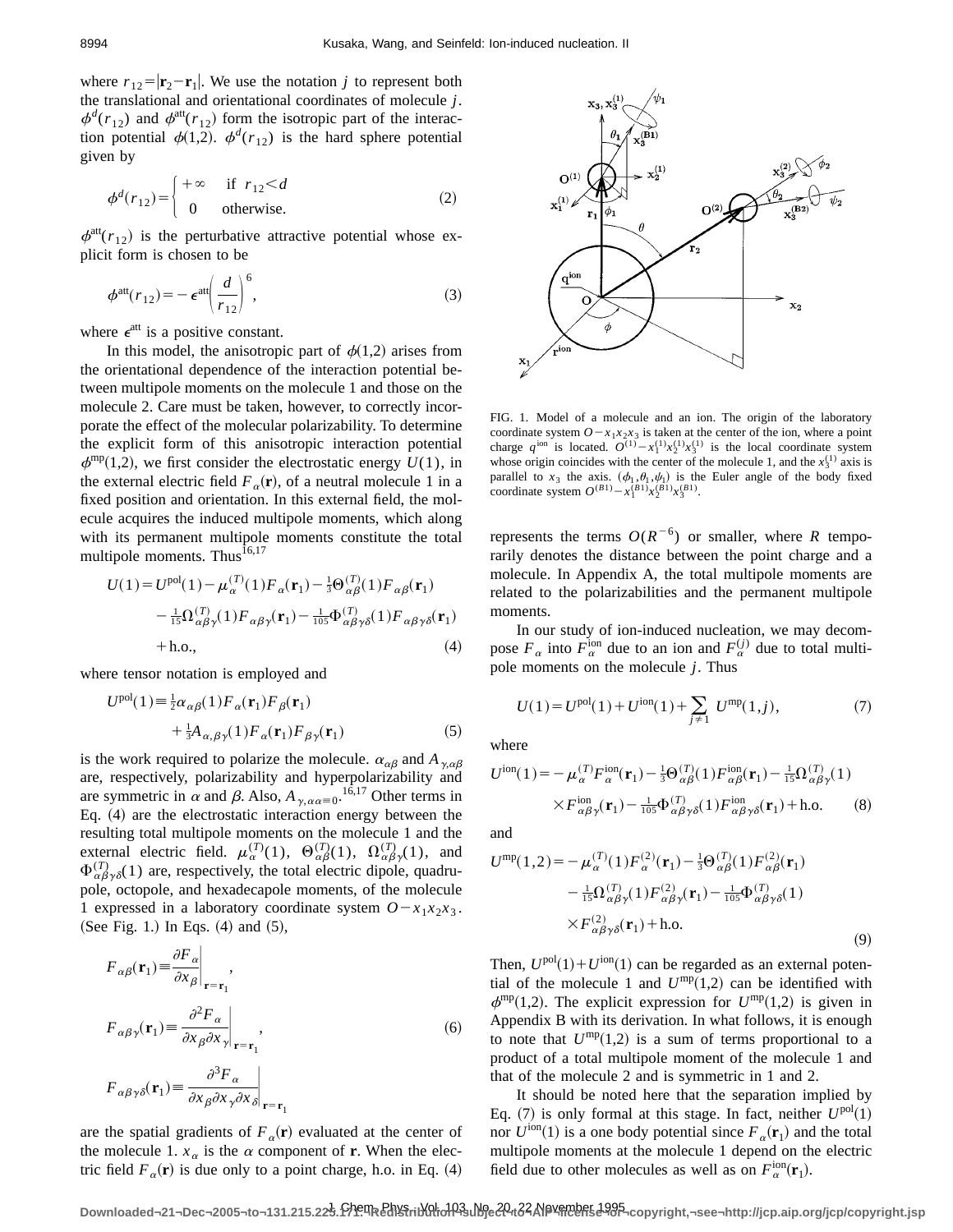#### **B. Construction of the functional**

Consider an open system, for which the grand potential  $\Omega$  is the proper thermodynamic potential. In density functional theory,  $\Omega$  of the system is given as a functional of order parameters such as the position–orientation distribution function  $\rho(\mathbf{r}, \hat{R})$  defined by

$$
\rho(\mathbf{r}, \hat{R}) \equiv \left\langle \sum_{j=1}^{N} \delta(\mathbf{r} - \mathbf{r}_{j}) \delta(\hat{R} - \hat{R}_{j}) \right\rangle.
$$
 (10)

Within the framework of mean field theory and under the local density approximation,  $\Omega$  is given in terms of  $\rho(\mathbf{r}, \hat{R})$  $bv^{15,18}$ 

$$
\Omega[\rho] = k_B T \int d\mathbf{1} \rho(\mathbf{1}) \{ \log[\Lambda^3 \rho(\mathbf{1})] - 1 \}
$$
  
+ 
$$
\int d\mathbf{r}_1 f^{\text{exc}}(n(\mathbf{r}_1)) - \int d\mathbf{1} \rho(\mathbf{1}) [\mu - v(\mathbf{1})]
$$
  
+ 
$$
\frac{1}{2} \int \int d\mathbf{1} \ d2\rho(\mathbf{1}) \rho(2) H(r_{12} - d)
$$
  
× 
$$
[\phi^{\text{att}}(r_{12}) + \phi^{\text{mp}}(\mathbf{1}, 2)],
$$
 (11)

where  $k_B$  is the Boltzmann constant, *T* is temperature,  $\Lambda$  is de Broglie's thermal wavelength, and  $\mu$  is the chemical potential of the system.  $f^{\text{exc}}(n(\mathbf{r}))$  is the excess Helmholtz free energy per unit volume, arising from hard sphere exclusion, over the free energy density of an ideal gas. Employing the Carnahan–Starling equation,<sup>19</sup>

$$
f^{\text{exc}}(n) = k_B T n \frac{y(4-3y)}{(1-y)^2},
$$
  

$$
y \equiv (\pi/6) d^3 n.
$$
 (12)

*H* is the Heaviside step function approximating the hard core exclusion between a pair of molecules.

In Eq.  $(11)$ ,  $v(1)$  is an external field. We take an ion as a point charge  $q^{ion}$  placed at the center of a hard sphere of radius  $r^{ion}$ , which itself is fixed at the center of a molecular cluster. Then the ion–molecule interaction can be treated as an external potential  $v(1)$ , which is composed of the hard core repulsive potential and  $U^{pol}(1) + U^{ion}(1)$ . As shown in Fig. 1, we take the origin of the coordinate system  $O-x_1x_2x_3$  at the center of the ion, and choose the  $x_3$  axis parallel to  $\mathbf{r}_1$ . Then

$$
F_{\alpha}^{\text{ion}}(\mathbf{r}) = q^{\text{ion}} \frac{x_{\alpha}}{r^3},\tag{13}
$$

which is substituted into Eq.  $(8)$  to obtain

$$
U^{\text{ion}}(1) = q^{\text{ion}} \left\{ -\frac{1}{r_1^2} \mu_3^{(T)}(1) + \frac{1}{r_1^3} \Theta_{33}^{(T)}(1) - \frac{1}{r_1^4} \Omega_{333}^{(T)}(1) + \frac{1}{r_1^5} \Phi_{3333}^{(T)}(1) \right\}
$$
  
=  $q^{\text{ion}} u^T(1)$ . (14)

We leave the detailed derivation of Eq.  $(14)$  to Appendix C.

#### **C. Approximate formulas**

The equilibrium distribution for  $\rho(\mathbf{r},\mathbf{R})$  is determined by the stationarity condition of the grand potential  $\Omega$ :

$$
\frac{\delta\Omega}{\delta\rho} = 0.\tag{15}
$$

Because of the implicit dependence of  $U^{pol}(1)$  and  $U^{ion}(1)$  on  $\rho(\mathbf{r},\hat{R})$ , the functional derivative in Eq. (15) cannot be readily performed. To circumvent this difficulty, we shall introduce further approximations.

In this work, a molecule is represented as a polarizable hard sphere of radius *d*/2 with attractive potential and permanent multipole moments grafted on it. Consider the electric field  $F_a(\mathbf{r})$  inside the molecule 1, fixed at  $\mathbf{r}_1$ , as a result of the ion and other molecules, which constitute charge distribution exterior to this hard sphere of radius *d*/2. Note that  $F_{\alpha}(\mathbf{r})$  depends parametrically on  $r_1$  which determines the boundary of the charge distribution. Because of the axial symmetry of the system around  $\mathbf{r}_1$ ,  $F_a(\mathbf{r})$  is given in terms of some function  $f_1$  as

$$
F_{\alpha}(\mathbf{r};r_1) = f_1(\theta;r_1)\frac{x_{\alpha}}{r^3},\tag{16}
$$

where  $\theta$  is the angle between **r** and **r**<sub>1</sub>. In arriving at Eq. (16), we made use of the fact that  $F_a(\mathbf{r})$  is divergenceless inside the hard sphere. As an approximation, we ignore the  $\theta$ dependence of  $f_1$  and denote it by  $q^{\text{eff}}(r_1)$ . Then,

$$
F_{\alpha}(\mathbf{r};r_1) = q^{\text{eff}}(r_1) \frac{x_{\alpha}}{r^3},\tag{17}
$$

which is the electric field we would have in the absence of any molecule as a result of a point charge  $q^{\text{eff}}(r_1)$  at the origin. In other words, under the approximation we have introduced, the effect of the intermolecular interaction represented by  $\phi^{\text{mp}}(1,2)$  is to simply rescale the ion charge  $q^{\text{ion}}$  to  $q^{\text{eff}}(r_1)$ . Equation (17) gives the electric field produced by the ion and other molecules inside the hard sphere representing the molecule 1, in contrast to the electric displacement given by Eq.  $(13)$ . Their ratio can be interpreted as a locally defined dielectric constant  $\epsilon(r_1)$ :

$$
\epsilon(r_1) = \frac{q^{\text{ion}}}{q^{\text{eff}}(r_1)}.
$$
\n(18)

Using the explicit form of  $F_{\alpha}(\mathbf{r})$  given by Eq. (17), we may rewrite Eqs.  $(4)$  and  $(5)$  as

$$
U(1) = U^{\text{pol}}(1) + q^{\text{eff}}(r_1)u^T(1)
$$
\n(19)

and

$$
U^{\text{pol}}(1) = \frac{1}{2} q^{\text{eff}}(r_1)^2 \left( \frac{1}{r_1^4} \alpha_{33}(1) - \frac{2}{r_1^5} A_{3,33}(1) \right)
$$
  
= 
$$
\frac{1}{2} q^{\text{eff}}(r_1)^2 u^{\text{pol}}(1),
$$
 (20)

respectively. It should be noted here that the field gradients in Eqs.  $(4)$  and  $(5)$  are evaluated at the center of the molecule 1 for the fixed position of that molecule. Operationally, we

Downloaded¬21¬Dec¬2005¬to¬131.215.22<del>5</del>. *Phe*. Redistrib al-Baubjee 20-t 22 November 54.995 copyright,¬see¬http://jcp.aip.org/jcp/copyright.jsp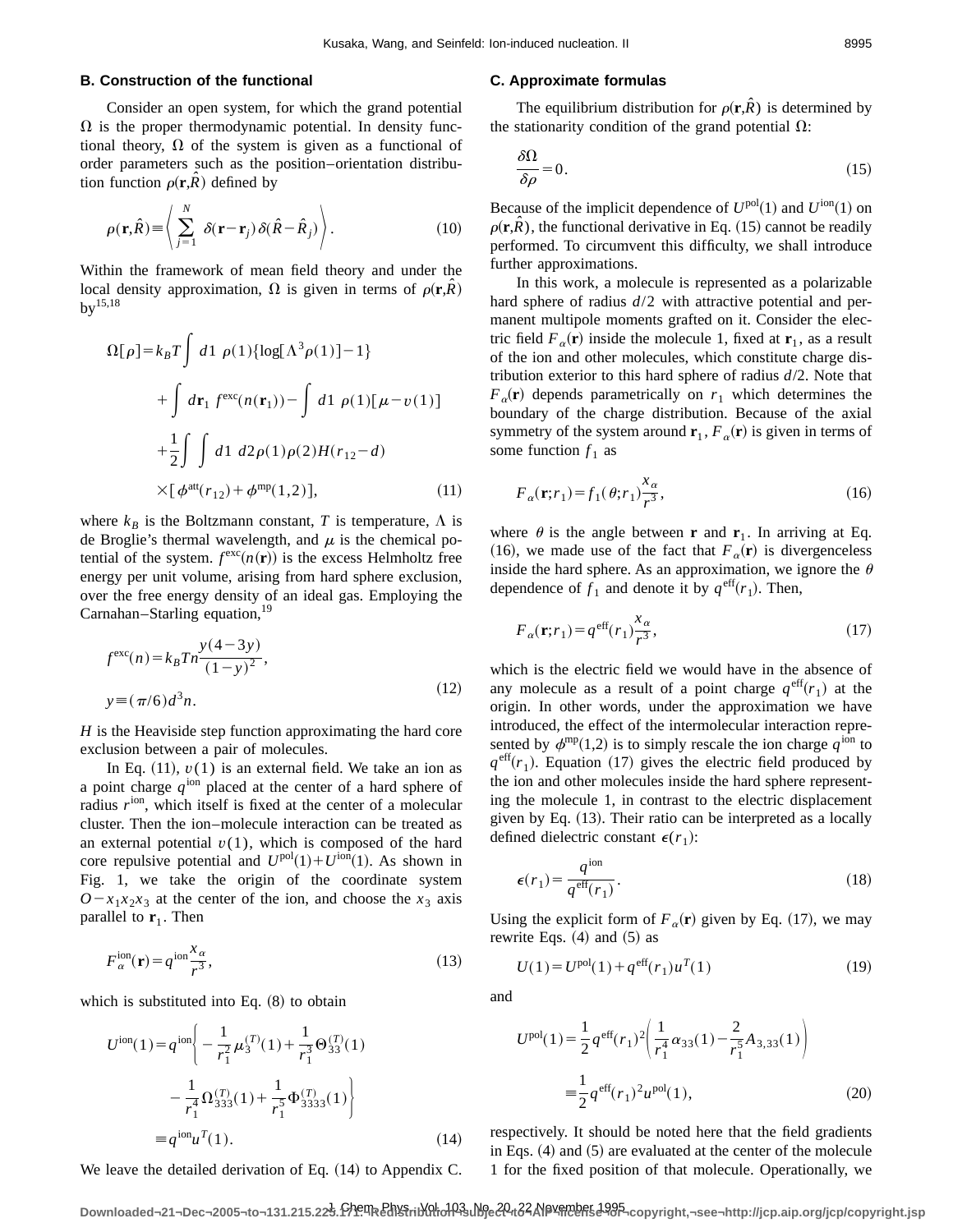take the spatial derivatives of the field  $F_{\alpha}(\mathbf{r};r_1)$  with respect to **r** for fixed  $\mathbf{r}_1$  and evaluate them at  $\mathbf{r}_1$ . As mentioned in Sec. II A, the total multipole moments can be expressed in terms of the permanent multipole moments and the polarizabilities; thus we may rewrite  $u^T(1)$ , defined in Eq. (14) as

$$
u^{T}(1) = -q^{\text{eff}}(r_{1})u^{\text{pol}}(1) - \frac{1}{r_{1}^{2}}\mu_{3}^{(P)}(1) + \frac{1}{r_{1}^{3}}\Theta_{33}^{(P)}(1)
$$

$$
-\frac{1}{r_{1}^{4}}\Omega_{333}^{(P)}(1) + \frac{1}{r_{1}^{5}}\Phi_{3333}^{(P)}(1)
$$

$$
\equiv -q^{\text{eff}}(r_{1})u^{\text{pol}}(1) + u^{P}(1).
$$
 (21)

The detailed derivation of Eqs.  $(19)–(21)$  is given in Appendix C. We use the superscript (*P*) for the tensor components of the permanent multipole moments. Inspection of Eqs.  $(14)$ ,  $(20)$ , and  $(21)$  reveals that  $U<sup>pol</sup>(1)$  and  $U<sup>ion</sup>(1)$  now depend only on  $r_1$  and the orientation of the molecule 1. Thus, we have reduced the many body potential  $U^{pol}(1)$  and  $U^{\text{ion}}(1)$  to the corresponding effective one body potentials.

 $q^{\text{eff}}(r)$  introduced above has yet to be determined. It is therefore natural to rewrite the functional for  $\Omega$  so that  $q^{\text{eff}}(r)$ serves as an order parameter. We first assume that  $\rho(\mathbf{r},\tilde{R})$  is separable:

$$
\rho(\mathbf{r}, \hat{R}) = n(\mathbf{r})m(\mathbf{r}, \hat{R}),\tag{22}
$$

where

$$
n(\mathbf{r}) \equiv \left\langle \sum_{j=1}^{N} \delta(\mathbf{r} - \mathbf{r}_{j}) \right\rangle
$$
 (23)

is the particle number density distribution function and  $m(\mathbf{r}, \mathbf{R})$  is the orientational distribution function at position **r**. From Eqs.  $(10)$ ,  $(22)$ , and  $(23)$ , it follows that

$$
n(\mathbf{r}) = \int d\hat{R} \, \rho(\mathbf{r}, \hat{R}) \tag{24}
$$

and

$$
\int d\hat{R} m(\mathbf{r}, \hat{R}) = 1.
$$
 (25)

When Eq.  $(22)$  is introduced, Eq.  $(11)$  becomes

$$
\Omega[n,m] = k_B T \int d1 \ n(r_1)m(1) \log m(1) + \int d\mathbf{r}_1 f^d(n(r_1))
$$

$$
- \int d1 \ n(r_1)m(1)[\mu - v(1)]
$$

$$
+ \frac{1}{2} \int \int d\mathbf{r}_1 d\mathbf{r}_2 n(r_1)n(r_2)H(r_{12} - d)\phi^{\text{att}}(12)
$$

$$
+ \frac{1}{2} \int \int d1 d2n(r_1)n(r_2)m(1)m(2)
$$

$$
\times H(r_{12} - d)\phi^{\text{mp}}(1,2), \qquad (26)
$$

where  $f^d(n)$  is the Helmholtz free energy density per unit volume of the hard sphere fluid, and is given by

$$
f^{d}(n) = k_B T n \left[ \log(\Lambda^3 n) - 1 \right] + f^{\text{exc}}(n). \tag{27}
$$

Since  $U(1)$  obtained in Eq.  $(19)$  is now a one body potential, we make an ansatz:

$$
m(1) = \frac{1}{Z_R(r_1)} \exp\left\{-\frac{U(1)}{k_B T}\right\},
$$
 (28)

which is the orientational distribution, in an external field  $U(1)$ , of a molecule that is otherwise isolated.  $Z_R(r_1)$  is a normalization constant required by Eq.  $(25)$ 

$$
Z_R(r_1) = \int d\hat{R} \exp\left(-\frac{U(1)}{k_B T}\right).
$$
 (29)

Equation  $(28)$  shows that we can introduce  $U(1)$  as a new order parameter in place of  $m(1)$ . An alternative, yet physically more transparent, choice is  $q^{\text{eff}}(r_1)$ , which is related to the local dielectric constant  $\epsilon(r_1)$  through Eq. (18). For arbitrary functions  $G_a(1)$  and  $G_b(1,2)$ , we define their angular averages by

$$
\langle G_a(1)\rangle_{\hat{R}_1} \equiv \int d\hat{R}_1 \ m(1) G_a(1) \tag{30}
$$

and

$$
\langle G_b(1,2)\rangle_{\hat{R}_1\hat{R}_2} \equiv \int \int d\hat{R}_1 \ d\hat{R}_2 \ m(1)m(2)G_b(1,2), \tag{31}
$$

respectively. Using Eqs.  $(14)$ ,  $(19)$ , and  $(28)$ , we rewrite Eq.  $(26)$  as follows:

$$
\overline{\Omega[n,q^{\text{eff}}]} = \int d\mathbf{r}_1 f^d(n(r_1)) - \int d\mathbf{r}_1 n(r_1) {\mu + k_B T \log[Z_R(r_1)]} + \int d\mathbf{r}_1 n(r_1) [q^{\text{ion}} - q^{\text{eff}}(r_1)] \langle u^T(1) \rangle_{\hat{R}_1}
$$
  
+ 
$$
\frac{1}{2} \int \int d\mathbf{r}_1 d\mathbf{r}_2 n(r_1) n(r_2) H(r_{12} - d) \phi^{\text{att}}(r_{12}) + \frac{1}{2} \int \int d\mathbf{r}_1 d\mathbf{r}_2 n(r_1) n(r_2) H(r_{12} - d) \langle \phi^{\text{mp}}(1,2) \rangle_{\hat{R}_1 \hat{R}_2}.
$$
 (32)

We have replaced  $v(1)$  by  $U^{pol}(1) + U^{ion}(1)$ . The hard core repulsion of the ion imposes the boundary condition

$$
n(r) = 0 \quad \text{(if } r < r^{\text{ion}} + d/2\text{)}.
$$
\n(33)

As before, the stationarity condition of  $\Omega$  determines the equilibrium profile for  $n(r)$  and  $q^{\text{eff}}(r)$ :

$$
\frac{\delta\Omega}{\delta n} = 0 \quad \text{and} \quad \frac{\delta\Omega}{\delta q^{\text{eff}}} = 0. \tag{34}
$$

Noting that  $q^{\text{eff}}(r_1)$  dependence of  $\Omega$  is explicit in the third term of Eq. (32) and also implicit in  $Z_R(r_1)$  and the angular

Downloaded¬21¬Dec¬2005¬to¬131.215.225. *Phe*!!RedNstrib\RholfBall\gedQtd2Ap\exe\eqquaresd995-copyright,¬see¬http://jcp.aip.org/jcp/copyright.jsp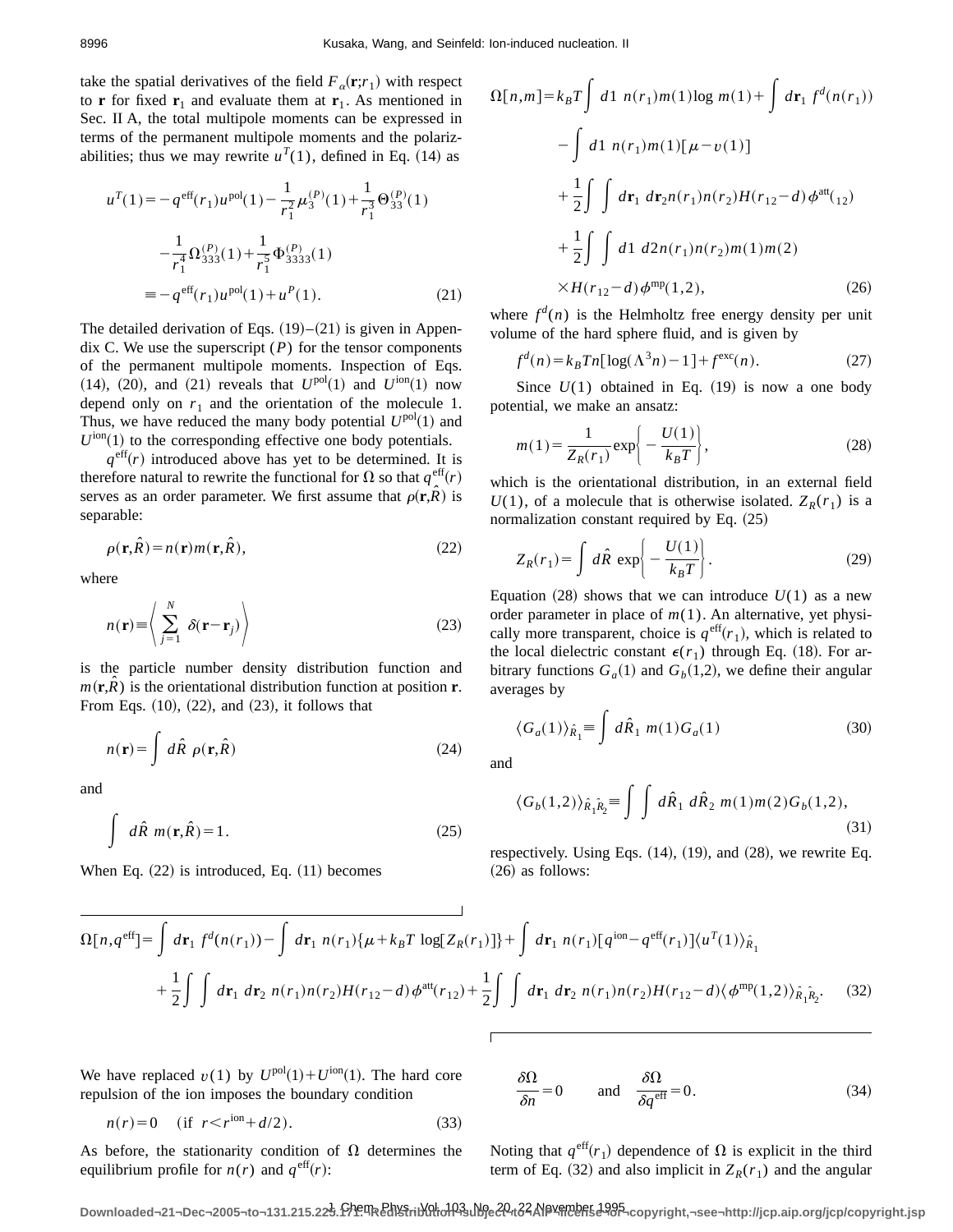averages indicated by  $\langle \cdots \rangle_{\hat{R}_1}$  and  $\langle \cdots \rangle_{\hat{R}_1 \hat{R}_2}$ , Eq. (34) becomes

$$
0 = \mu^{d}(n(r_{1})) - {\mu + k_{B}T \log[Z_{R}(r_{1})]} + [q^{\text{ion}} - q^{\text{eff}}(r_{1})]
$$
  
 
$$
\times \langle u^{T}(1) \rangle_{\hat{R}_{1}} + \int d\mathbf{r}_{2} n(r_{2}) H(r_{12} - d) \phi^{\text{att}}(r_{12})
$$
  
+ 
$$
\int d\mathbf{r}_{2} n(r_{2}) H(r_{12} - d) \langle \phi^{\text{mp}}(1, 2) \rangle_{\hat{R}_{1}\hat{R}_{2}}
$$
(35)

and

$$
0 = \left[ q^{\text{eff}}(r_1) - q^{\text{ion}} \right] \left[ \langle u^T(1)^2 \rangle_{\hat{R}_1} - \langle u^T(1) \rangle_{\hat{R}_1}^2 \right]
$$
  
+  $k_B T \langle u^{\text{pol}}(1) \rangle_{\hat{R}_1} - \int d\mathbf{r}_2 n(r_2) H(r_{12} - d)$   

$$
\times \left\{ \left[ \langle \phi^{\text{mp}}(1,2) u^T(1) \rangle_{\hat{R}_1 \hat{R}_2} - \langle \phi^{\text{mp}}(1,2) \rangle_{\hat{R}_1 \hat{R}_2} \langle u^T(1) \rangle_{\hat{R}_1} \right] - k_B T \left\langle \frac{\partial \phi^{\text{mp}}(1,2)}{\partial q^{\text{eff}}(r_1)} \rangle_{\hat{R}_1 \hat{R}_2} \right\rangle, \tag{36}
$$

where  $\mu^d(n) \equiv \partial f^{d}/\partial n$ . The derivation of Eq. (36) is rather lengthy and is given in Appendix D.

Equations  $(32)$ ,  $(35)$ , and  $(36)$  constitute the central result at this stage. Briefly, first we solve Eqs.  $(35)$  and  $(36)$  to obtain the equilibrium profiles of  $n(r)$  and  $q^{\text{eff}}(r)$  in  $r > r^{ion} + d/2$ . The obtained profiles are substituted into Eq.  $(32)$  to evaluate the grand potential of the system. As shown in Appendix E, some of the integrations indicated in these equations are analytically tractable, reducing the dimensionality of the integrals in Eq.  $(32)$  to at most four and those in Eqs.  $(35)$  and  $(36)$  to at most three.

### **D. Bulk properties**

In the absence of the external field, the thermodynamic properties of a homogeneous system can be easily derived from Eq.  $(32)$ . Let  $q^{\text{ion}}=0$ , then Eq.  $(36)$  has a trivial solution of  $q^{\text{eff}}(r) = 0$ . In fact, if  $q^{\text{eff}}(r) = 0$ ,  $U(1)$  given by Eq. (19) becomes zero and hence  $m(1)$  is constant. Then the angular averages of the total multipole moments on the molecules 1 and 2 are all zero, for these angular averaged tensors are spherically symmetric as well as traceless. Since  $\phi^{\text{mp}}(1,2)$  is a sum of the terms proportional to the total multipole moments of the molecules 1 and 2, the terms involving  $\phi^{\text{mp}}(1,2)$ in Eq.  $(36)$  are zero and Eq.  $(36)$  is identically satisfied. This also means that under the mean field approximation employed in the present work, bulk properties of the system are, in the absence of the external field, the same as those of the system of molecules without polarizabilities or permanent multipole moments.

Setting  $n(r)$  to a constant *n* in Eq.  $(32)$ , we obtain the Helmholtz free energy density:

$$
f(T,n) = -p + \mu n
$$
  
= 
$$
-k_B T n \log f_R + f^d(n) - \frac{1}{2} \alpha^{\text{att}} n^2.
$$
 (37)

Note that  $\Omega = -pV$  for a homogeneous system.  $f_R$  is the contribution from the free rotation of a molecule, the value of which is  $8\pi^2$  in general and equals  $4\pi$  for a linear molecule.  $\alpha^{att}$  is defined here by

$$
\alpha^{\text{att}} = -\frac{1}{V} \int \int d\mathbf{r}_1 \, d\mathbf{r}_2 \, H(r_{12} - d) \phi^{\text{att}}(r_{12})
$$

$$
= -\int d\mathbf{r}_{12} \, H(r_{12} - d) \phi^{\text{att}}(r_{12}). \tag{38}
$$

For the particular choice of  $\phi^{\text{att}}(r_{12})$  given by Eq. (3), one has

$$
\alpha^{\text{att}} = \frac{4\pi}{3} \epsilon^{\text{att}} d^3. \tag{39}
$$

Equation  $(37)$  is a fundamental equation of the isotropic system. Note that Eq.  $(37)$  is essentially the same as for the isotropic system of molecules without polarizability or permanent multipole moments.  $f_R$  merely affects the value of  $f(T,n)$  at the standard state. From Eq.  $(37)$  by well known thermodynamic relations, one obtains

$$
\mu(T,n) = -k_B T \log f_R + \mu^d(n) - \alpha^{\text{att}} n,\tag{40}
$$

$$
p(T,n) = n\mu^{d}(n) - f^{d}(T,n) - \frac{1}{2}\alpha^{\text{att}}n^{2}.
$$
 (41)

At a given temperature, the coexisting bulk densities are determined by

$$
\mu_l(T, n_l^{\text{eq}}) = \mu_v(T, n_v^{\text{eq}}),
$$
  
\n
$$
p_l(T, n_l^{\text{eq}}) = p_v(T, n_v^{\text{eq}}),
$$
\n(42)

where the subscripts *l* and *v* refer to liquid and vapor, respectively. The spinodal curve which divides the metastable and unstable regions in  $T - n$  phase diagram is obtained by

$$
\frac{\partial p}{\partial n} = 0.\tag{43}
$$

The critical point is located in the phase diagram by Eq.  $(43)$ and

$$
\frac{\partial^2 p}{\partial n^2} = 0,\tag{44}
$$

with a numerical solution

$$
y_c = \frac{\pi}{6} d^3 n_c
$$
  
\n
$$
\approx 0.13044;
$$
  
\n
$$
\frac{1}{k_B T_c} \approx 2.6503 \left( \frac{1}{\epsilon^{att}} \right).
$$
 (45)

# **III. SOLUTION METHODS FOR THE EQUILIBRIUM PROFILES**

Given  $T/T_c$  and supersaturation *S*, defined as the ratio of the metastable vapor pressure to the equilibrium vapor pressure, we can calculate, via Eqs.  $(40)–(42)$ , the chemical potential  $\mu$  of the system and the densities of the bulk liquid  $n_l$ and vapor  $n_v$  at that chemical potential. For thus obtained  $\mu$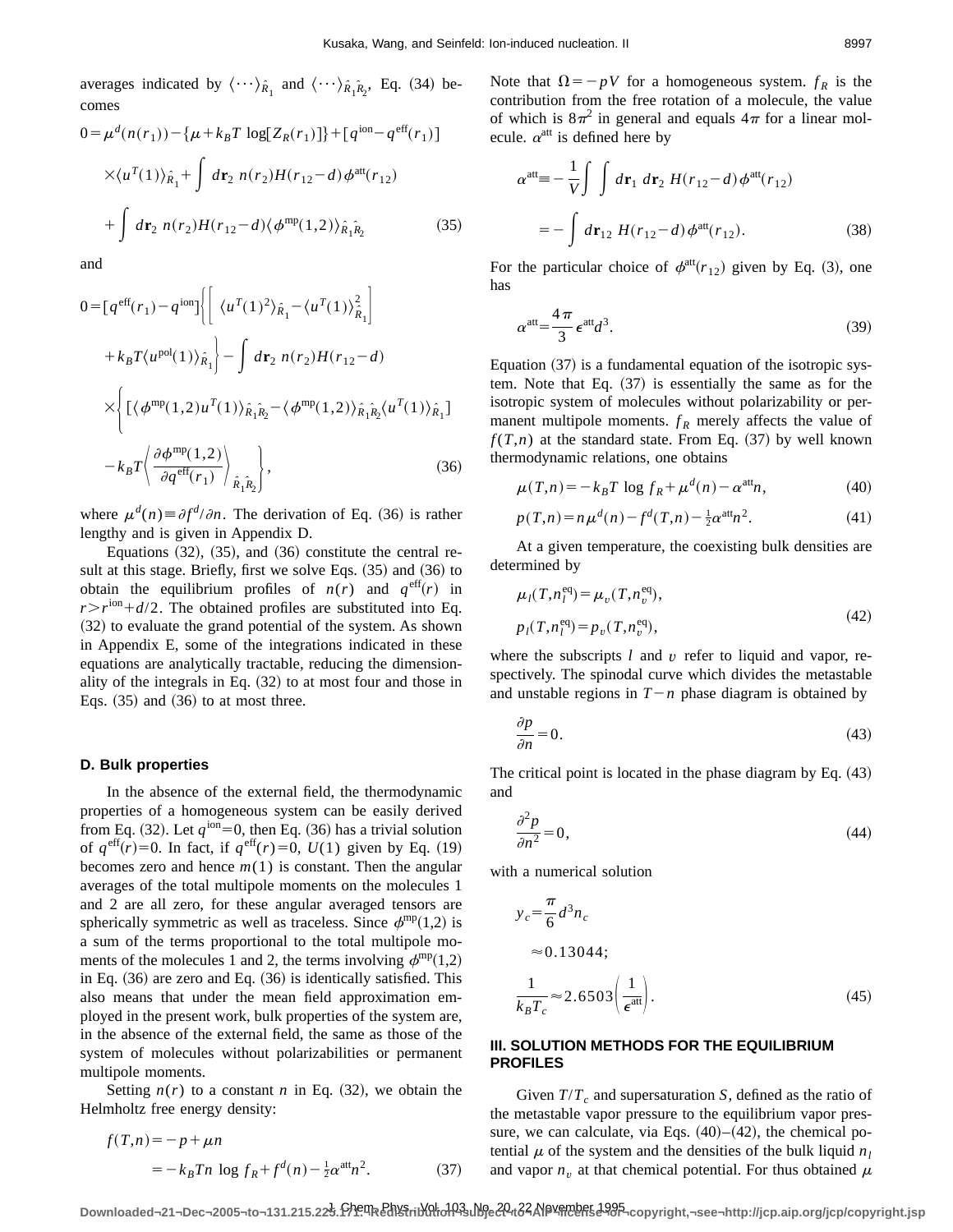and  $n_v$ , Eqs. (35) and (36) have to be solved simultaneously with the boundary conditions given by Eq.  $(33)$  and

$$
n(r) \to n_v \quad \text{as} \quad r \to \infty. \tag{46}
$$

Let  $\delta n(r)$  and  $\delta q^{\text{eff}}(r)$  be the deviations of  $n(r)$  and  $q^{\text{eff}}(r)$ , respectively, from the exact solutions of Eqs. (35) and (36). Expanding  $\Omega[n, q^{\text{eff}}]$  around the approximate profiles and ignoring the higher order, one finds that the error in  $\Omega$ , which we denote by  $\Delta\Omega$ , due to the deviations of  $n(r)$ and  $q^{\text{eff}}(r)$  from the exact solutions, satisfies

$$
|\Delta\Omega| \leq \int d\mathbf{r}_1 \left| \frac{\delta\Omega}{\delta n(r_1)} \delta n(r_1) \right| + \int d\mathbf{r}_1 \left| \frac{\delta\Omega}{\delta q^{\text{eff}}(r_1)} \delta q^{\text{eff}}(r_1) \right|
$$
  

$$
\leq n_{\text{max}} \int d\mathbf{r}_1 \left| \frac{\delta\Omega}{\delta n(r_1)} \right| + |q^{\text{ion}}| \int d\mathbf{r}_1 \left| \frac{\delta\Omega}{\delta q^{\text{eff}}(r_1)} \right|, \qquad (47)
$$

where  $n_{\text{max}} = \sqrt{2}/d^3$  is the density at the closest packing. Note that the rescaled charge  $q^{eff}(r_1)$  never exceeds  $q^{ion}$ . We define

$$
\Delta_n = n_{\text{max}} \int d\mathbf{r}_1 \left| \frac{\delta \Omega}{\delta n(r_1)} \right|,
$$
  

$$
\Delta_q = |q^{\text{ion}}| \int d\mathbf{r}_1 \left| \frac{\delta \Omega}{\delta q^{\text{eff}}(r_1)} \right|,
$$
 (48)

and demand that both  $\Delta_n$  and  $\Delta_q$  be sufficiently small.

Under a condition that nucleation takes place, Eqs. (35) and (36) have two sets of solutions for  $n(r)$  and  $q^{\text{eff}}(r)$ . One is for a metastable state exhibiting the vapor solvation of an ion and the other is for a critical nucleus, which corresponds to a saddle point in the functional space. The metastable profiles for  $n(r)$  and  $q^{\text{eff}}(r)$  are obtained by iteration. In particular, we start from the initial guess

$$
q^{\text{eff}}(r) = q^{\text{ion}} \qquad \text{and} \qquad n(r) = n_v. \tag{49}
$$

For this  $n(r)$ , we can solve Eq. (36) by iteration until  $\Delta_q$ becomes sufficiently small. The resulting  $q^{eff}(r)$  is used in Eq.  $(35)$ , which is now iterated just once. Using  $n(r)$  and  $q^{\text{eff}}(r)$  thus obtained as the next guess, we repeat the same procedure until both  $\Delta_n$  and  $\Delta_q$  become sufficiently small. To obtain the critical nucleus by iteration, we take

$$
q^{\text{eff}}(r) = q^{\text{ion}} \qquad \text{and} \qquad n(r) = \begin{cases} n_l & r \le R \\ n_v & \text{otherwise} \end{cases} \tag{50}
$$

as the initial guess and proceed in the same manner as for the metastable nucleus. If *R* is too small, the nucleus shrinks as the iteration proceeds, while it grows if  *is too large. Start*ing from several values of *R*, it is possible to find  $R^*$  such that the nucleus neither shrinks nor grows as the iteration is repeated. In the actual computation,  $R^*$  was identified with that which yields, after some steps of iteration,  $n(r)$  that minimizes  $\Delta_n$ . Then, this  $n(r)$  was used with the corresponding  $q^{\text{eff}}(r_1)$  as the initial guess in solving Eq. (35) more accurately by the Newton–Raphson method, after which the iterative solution of Eq. (36) follows. Using  $n(r)$  and  $q^{\text{eff}}(r)$ thus obtained as the next guess, we repeatedly applied the process until both  $\Delta_n$  and  $\Delta_q$  become sufficiently small. The grand potential  $\Omega$  of a system was calculated from Eq. (32) for the obtained equilibrium profiles. The reversible work of nucleation  $\Delta\Omega$ , not to be confused with that in Eq. (47), was calculated as the difference of  $\Omega$  for the critical nucleus and for the metastable nucleus.

Finally, the boundary of the system is taken to be a sphere, the radius  $r_0$  of which is sufficiently large so that  $n(r_0)$  and  $q^{\text{eff}}(r_0)$  attain their limiting values  $n_v$  and  $q^{\text{ion}}/\epsilon_v$ . Here  $\epsilon_n$  is the dielectric constant of the bulk vapor of density  $n<sub>v</sub>$ . There are two contributions to the free energy density at  $r_1$ <sup> $\lt$ </sup> $r_0$  resulting from the interaction across the system boundary at  $r_0$ . One is through  $\phi^{\text{att}}(r_1)$  and can be evaluated analytically. The other is through  $\phi^{\text{mp}}(1,2)$ , which was calculated numerically by noting that the contribution to the free energy density at  $r_1$  comes from only those molecules in the spherical shell of  $r_L < r < r_1 + d$ , where  $r_L$  is the larger of  $r^{ion}$ + $d/2$  and  $r_1$  –  $d$ . (See Appendix E.) The free energy density in  $r_1 > r_0$  is determined by *T*,  $n_v$ ,  $\epsilon_v$ , and  $|q^{\text{ion}}|$ , being a constant which is same for the critical nucleus and for the metastable nucleus. This allows one to calculate the free energy difference between two systems which have the same *T*,  $n_v$ ,  $\epsilon_v$ , and  $|q^{\text{ion}}|$  without introducing any truncation error.

### **IV. RESULTS AND THEIR IMPLICATIONS**

In applying the above density functional theory to a particular substance, one needs to know its critical temperature  $T_c$ , the molecular diameter *d*, the polarizabilities, and the permanent multipole moments. The value of  $T_c$  is generally available<sup>20</sup> and *d* can be estimated from the molecular geometry. The values of the polarizabilities and the permanent multipole moments can be obtained from quantum mechanical calculations. The results are available for some materials, e.g.,  $(CH_3)_2O$ , CH<sub>3</sub>OH, CH<sub>4</sub>, CS<sub>2</sub>, and H<sub>2</sub>O.<sup>21-23</sup> Among these, perhaps the most interesting case would be  $H_2O$ . However, any sensible treatment of water requires a proper account of hydrogen bonding and is not attempted in the current work. We have limited our application to ion-induced nucleation of  $CS_2$ , CH<sub>4</sub>, and CCl<sub>4</sub>. Except for CCl<sub>4</sub>, these materials are rarely used in experiments, yet they are highly symmetric, thereby reducing the computational work, while still serving to illustrate some of the essential features of ion-induced nucleation. The values of the molecular parameters used in this work are given in Table I.

We nondimensionalized relevant quantities by model parameters: *d* as the length scale,  $k_B T_c$  as the energy scale, and  $|e|$  for electric charge, where *e* is the electron charge. Nondimensionalized quantities are denoted by  $\tilde{ }$  (tilde).

# **A. CS**<sub>2</sub>

Figure 2 shows the density profile  $n(r)$  of  $CS_2$  obtained at  $\tilde{T} = 0.55$  and supersaturation  $S = 2$ . As mentioned in Sec. III, a metastable profile shows solvation of the ion. Volume exclusion due to the ion surface, which is regarded as a hard wall, is apparent outside the first coordination shell. The general feature of particular interest is that near the ion surface the number density  $n(r)$  is higher when  $q^{\text{ion}}$  < 0 both for the metastable and for the critical nucleus than when  $q^{ion} > 0$ . This indicates that the ion–molecule interaction is stronger if  $q<sub>ion</sub> < 0$ , implying some sort of asymmetry in the interaction.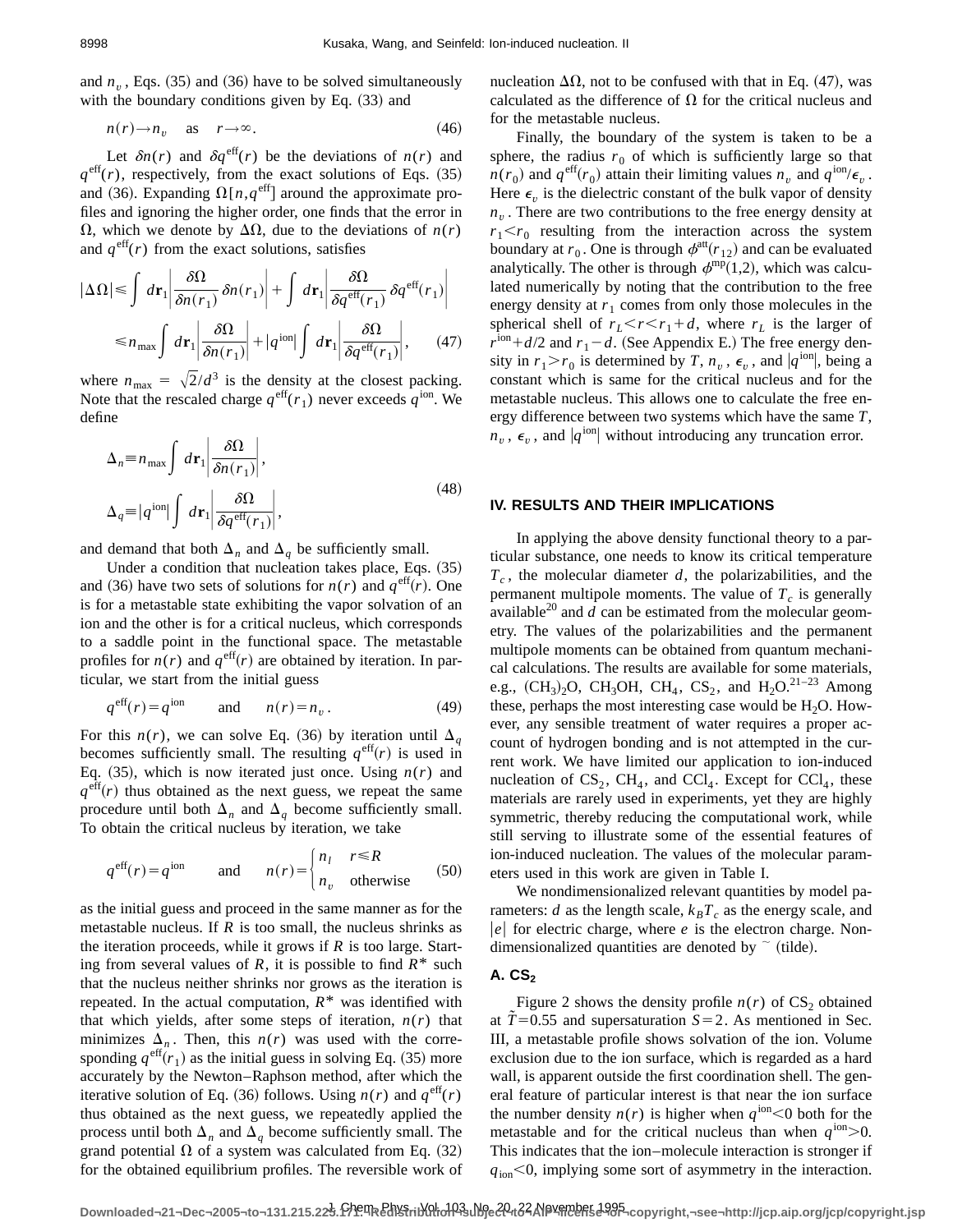TABLE I. Material constants for  $CS_2$  and  $CH_4$  (Refs. 22 and 23).  $a_0$  and *e* are Bohr radius and the electron charge, respectively. As indicated by the superscript (*B*), tensor components are expressed in body fixed coordinate system (Refs. 22 and 23). Values of the other tensor components are readily deduced from those given here from the molecular symmetry. The C–Cl bond length is taken from Ref. 24, while the values of the critical temperature are taken from Ref. 20.  $b$  is defined in Eq.  $(54)$ . The values of the polarizabilities and the permanent multipole moments for CCl<sub>4</sub> are estimated from the corresponding values for  $CH<sub>4</sub>$  as explained in Sec. IV B.

|                | CS <sub>2</sub>                         | CH <sub>4</sub>                      | CCl <sub>4</sub>                                 |
|----------------|-----------------------------------------|--------------------------------------|--------------------------------------------------|
| $T_c$          | 552 K                                   | 190.5 K                              | 556.6 K                                          |
| $\overline{d}$ | $~1.868a_0$                             | $\sim$ 4.104 $a_0$                   | $~1$ –6.654 $a_0$                                |
|                | $(S-S$ distance)                        | $(2 \times C-H$ distance)            | $(2\times C-C1)$ distance)                       |
| h              | 97.62                                   | 404.4                                | 85.40                                            |
| $\mu$          | $\Omega$                                | 0                                    |                                                  |
| $\Theta$       | $\Theta_{33}^{(B)} = 2.425 e a_0^2$     | 0                                    | 0                                                |
| Ω              |                                         | $\Omega_{123}^{(B)} = 2.410 e a_0^3$ | $\Omega_{123}^{(B)} = -10.98 e a_0^3$            |
| Ф              | $\Phi_{3333}^{(B)} = 140.1  e  a_0^4$   | $\Phi_{3333}^{(B)} = -7.690 e a_0^4$ | $\Phi_{3333}^{(B)} = 58.07 \left e\right  a_0^4$ |
| $\alpha$       | $\alpha_{11}^{(B)} = \alpha_{22}^{(B)}$ | $\alpha_{33}^{(B)} = 15.98 a_0^3$    | $\alpha_{33}^{(B)} = 72.80 a_0^3$                |
|                | $=36.58a_0^3$                           |                                      |                                                  |
|                | $\alpha_{33}^{(B)} = 93.14 a_0^3$       |                                      |                                                  |
| A              | $\theta$                                | $A_{123}^{(B)} = 9.46a_0^4$          | $A_1^{(B)}_2$ = 71.44 $a_0^4$                    |

To see this more explicitly, consider the bare ion–molecule interaction energy  $U^b(1)$ , which is obtained by setting  $q^{\text{eff}}(r_1) = q^{\text{ion}}$  in Eqs. (19)–(21):

$$
U^{b}(1) = -\frac{1}{2}q^{\text{ion}^{2}}u^{\text{pol}}(1) + q^{\text{ion}}u^{P}(1).
$$
 (51)

Since  $CS_2$  is a linear centro-symmetric molecule,  $U^b(1)$  depends only on the ion–molecule separation  $r_1$  and the angle  $\theta_1$  between the radial direction  $\mathbf{r}_1$  and C–S bond. We plotted  $U^b(1)$  in Fig. 3, as a function of  $|\cos \theta_1|$  at  $r_1 = 1.5d$ , namely, at the minimum ion–molecule separation when  $r^{\text{ion}} = d$ . The sign dependence of  $U^b(1)$  shown in Fig. 3 can be readily understood as follows. As shown in Fig. 4, the first term in Eq.  $(51)$  is minimum when the C–S bond lines up with the electric field due to  $q^{\text{ion}}$ , irrespective of its sign, while the second term yields the minimum value at the angle which changes from  $|\cos \theta_1|=1$  to  $|\cos \theta_1| \approx 0.45$  as  $q^{\text{ion}}$ changes its sign from negative to positive. Stated differently, when  $q^{\text{ion}}<0$ , the polarizabilities and the permanent multipole moments work constructively to orient the molecule along the direction of the electric field while they work rather destructively if  $q^{ion} > 0$ .

The sign dependence of  $U^b(1)$  is present for a molecule even with only a single permanent multipole moment, higher than the dipole, without polarizabilities. Thus in the case of a linear centro-symmetric molecule, the interaction energy between the ion (point charge) and the quadrupole moment of the molecule depends quadratically on cos  $\theta_1$ , attaining the minimum value at cos  $\theta_1=0$  for one sign of the ion charge which is, in general, different from what is obtained at cos  $\theta_1 = \pm 1$  as the minimum for the other sign of the ion charge. Such possibility of producing the sign effect from a single permanent multipole moment is not pursued here, for the contribution to  $U^b(1)$  from each one of the permanent multipole moments or the polarizabilities is comparable to each other at least for those molecules close to the ion.

The sign dependence of  $U^b(1)$  is counteracted to some extent by the dielectric response of the condensing molecules. Figure 5 shows the variation of the local dielectric constant  $\epsilon(r)$  corresponding to the density profile  $n(r)$ shown in Fig. 2. For a given value of *r*, a profile with a smaller value of  $\epsilon(r)$  applies for the metastable nucleus while the larger corresponds to the critical nucleus. Clearly,



FIG. 2. Equilibrium density profiles of  $CS_2$  at  $\tilde{T} = 0.55$  and  $S = 2$ . For each value of  $\tilde{q}^{\text{ion}}$ , the lower profile corresponds to the metastable nuclei, while the upper profile represents the critical nuclei.



FIG. 3. The bare ion–molecule interaction potential  $\tilde{U}^b(\tilde{1})$  for CS<sub>2</sub> at  $\tilde{r}_1 = 1.5$  and  $|\tilde{q}^{ion}| = 1$ .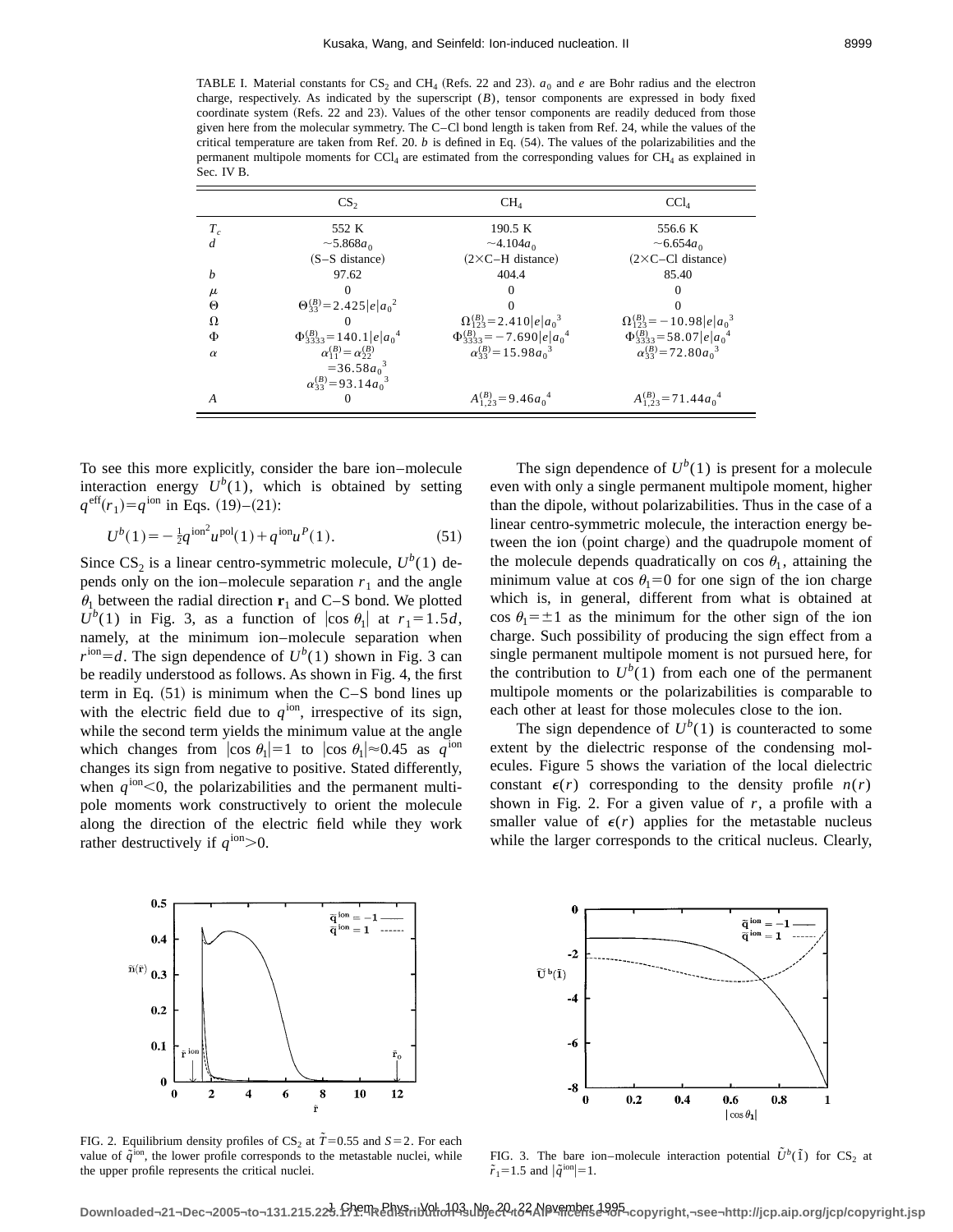

FIG. 4. Contributions for  $\tilde{U}^b(\tilde{1})$  from (i) the polarizabilities  $\left[-\frac{1}{2}q^{\rm ion^2}\right]$ and the permanent multipole moments  $[q^{\text{ion}}u^P(1)/k_BT_c]$  with (ii)  $\tilde{q}^{\text{ion}}=-1$  and (iii)  $\tilde{q}^{\text{ion}}=1$ .

the effective electric field around the ion is weaker when  $q^{\text{ion}}$  <0 compared to the case of  $q^{\text{ion}}$  >0. Recall the definition of  $\epsilon(r)$  given in Eq. (18).

Density profiles of  $CS_2$  in the case of  $\tilde{q}_{ion}=-1$  are shown in Fig. 6 at  $\tilde{T}$ =0.55 for several values of the supersaturation. Figure 6 shows a similar feature to that observed in our previous work on ion-induced nucleation of a dipolar fluid.<sup>15</sup> Namely, a metastable nucleus grows as *S* increases, while the critical nucleus shrinks. These two profiles eventually coincide at a certain supersaturation  $S \leq S_{\text{max}}$ , where *S*max is the supersaturation at the spinodal, indicating the onset of instability of the vapor phase in the presence of the ion. These trends can be explained by a completely parallel argument to that given previously $15$  and will not be repeated here.

Figure 7 shows the local dielectric constant profile  $\epsilon(r)$ under the same condition as for Fig. 6. Comparing Fig. 2 with Fig. 5 and Fig. 6 with Fig. 7, one finds that  $\epsilon(r)$  at *r* is roughly proportional to the local density  $n(r)$  at that point. A remarkable exception is the sharp peak in  $\epsilon(r)$  near the ion surface and the oscillation following the peak; the latter is particularly clear for a large nucleus. To understand this behavior, we obtained  $\epsilon(r)$  at  $\tilde{T} = 0.55$  corresponding to a sim-



FIG. 6. Variation in the density profiles  $\tilde{n}(\tilde{r})$  of CS<sub>2</sub> with the supersaturation *S*.  $\tilde{T} = 0.55$  and  $\tilde{q}^{ion} = -1$ .

pler density profile  $n(r) = n_{\text{max}}$ . Figure 8 shows that the sharp peak followed by the oscillation persists even if  $n(r)$  is constant throughout. As shown in Appendix E, only those molecules in the spherical shell  $r_L < r < r_1 + d$  contribute to the dielectric constant  $\epsilon(r_1)$  at  $r_1$ . In the present case of uniform density, the number of molecules  $N_e(r_1)$  in this spherical shell is proportional to the volume of the shell and a monotonically increasing function of  $r<sub>1</sub>$ . On the other hand, as shown in Appendix E, contributions to the integral in Eq.  $(36)$  tend to cancel and the average total multipole moments on a molecule decrease as  $r_1$  is increased, both of which reduce the magnitude of the integral in Eq.  $(36)$ . At the  $r_1 \rightarrow \infty$  limit, the increase in  $N_e(r_1)$  balances exactly the decrease in the magnitude of the integral to yield the constant value of  $\epsilon(\infty)$ . However, when  $r_1 < r^{\text{ion}} + \frac{3}{2}d$ , the increase in  $N_e(r_1)$  is due partially to the increase in the spherical shell thickness, which leads to the steep increase in  $\epsilon(r_1)$ in this range of  $r_1$ . Now, the existence of a peak implies that there must be a competing factor with this steep increase in  $\epsilon(r_1)$ . To see how this happens, first recall that  $\epsilon(r_1)$  is essentially the reciprocal of the effective electric field due to  $q^{ion}$  and other molecules in  $r_L < r_2 < r_1 + d$ , the field by the latter being in the opposite direction to the former. When  $\epsilon(r_2)$  is larger, the electric field at  $r_1$  created by those molecules in this region is smaller, causing the decrease in  $\epsilon(r_1)$ .



FIG. 5. Variation of the local dielectric constant  $\epsilon(\tilde{r})$  corresponding to the density profile  $\tilde{n}(\tilde{r})$  given in Fig. 2. For each value of  $\tilde{q}^{ion}$ , the lower profile corresponds to the metastable nuclei, while the upper profile represents the critical nuclei.



FIG. 7. Local dielectric constants  $\epsilon(\tilde{r})$  corresponding to the density profiles shown in Fig. 6.

Downloaded¬21¬Dec¬2005¬to¬131.215.225. **Phem Phys.rib/olio10-3ubge20-t62Apxmeerse**4995-copyright,¬see¬http://jcp.aip.org/jcp/copyright.jsp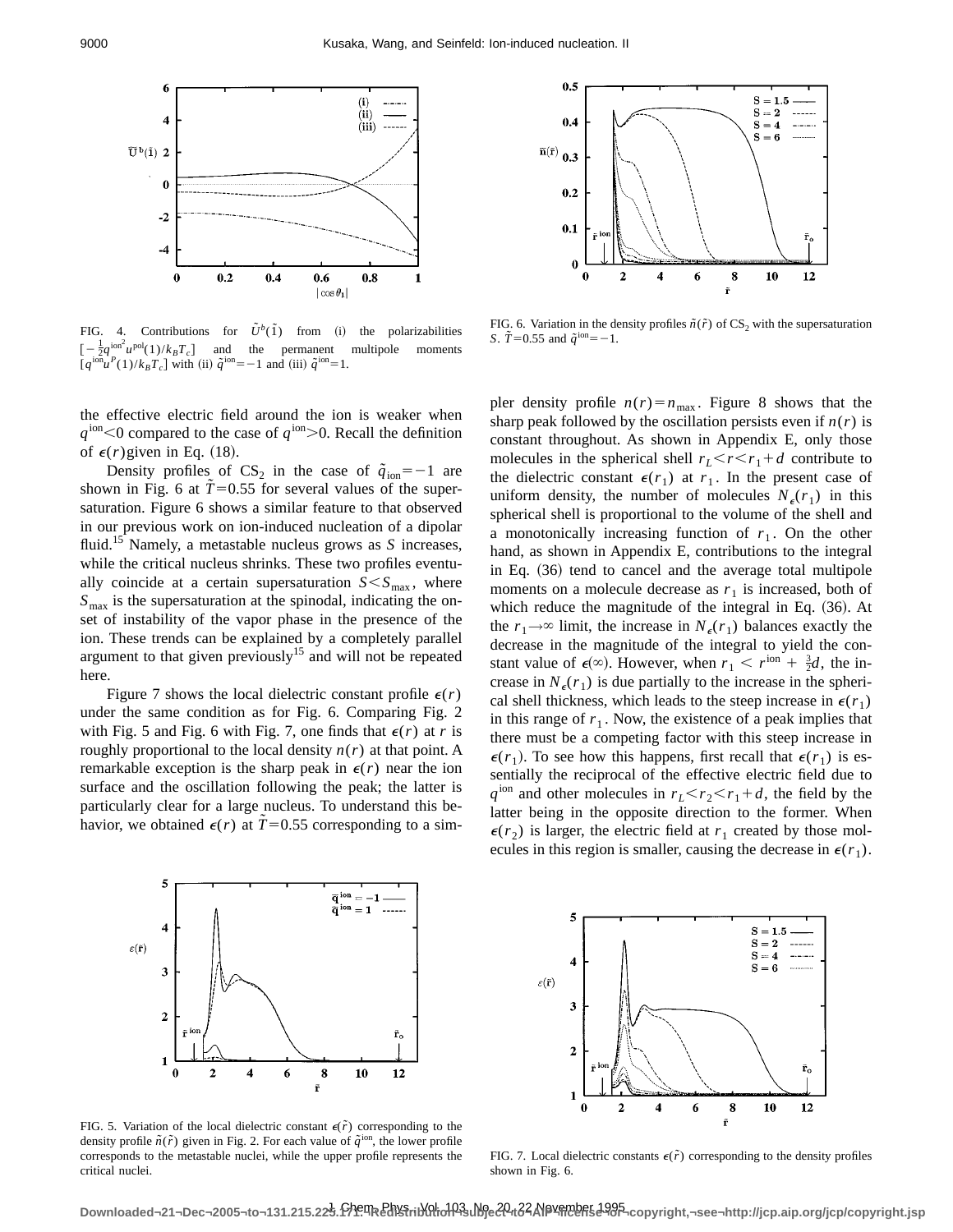

FIG. 8. Local dielectric constants  $\epsilon(\tilde{r})$  at  $\tilde{T} = 0.55$  corresponding to the density profile  $n(r) = n_{\text{max}}$ .

A peak in  $\epsilon(r)$  near the ion arises as a result of these two competing factors. The same mechanism is responsible for the oscillation of  $\epsilon(r)$  mentioned above.

Figure 9 shows the difference between the reversible work  $\Delta\Omega_+ / k_B T$  of nucleation of CS<sub>2</sub> on a positive ion and that  $(\Delta \Omega_{\perp}/k_BT)$  on a negative ion. Calculations were performed close to but below the supersaturation at which the metastable nucleus reaches its stability limit. For both cases, this happens at  $S < S_{\text{max}}$ , but first for the case of  $q^{\text{ion}} < 0$  as the result of the preference to the negative ion shown by  $U^b(1)$ . Strictly speaking, one has to take into account the effect of the dielectric response of the condensing molecules. In all of our calculations for  $CS_2$ , however, we found that the quantities defined as

$$
\Delta \Omega^{\text{critical}} = \Omega_+^{\text{critical}} - \Omega_-^{\text{critical}},
$$
  

$$
\Delta \Omega^{\text{metastable}} = \Omega_+^{\text{metastable}} - \Omega_-^{\text{metastable}}
$$
 (52)

were both positive, being consistent with the sign preference of  $U^b(1)$ . Here  $\Omega^{\text{critical}}$  and  $\Omega^{\text{metastable}}$ , respectively, denote the grand potential of a system with a critical nucleus and a metastable nucleus. We see that the observed sign preference of the reversible work is also consistent with that shown by  $U^b(1)$ . As we shall see below, however, the latter is not



FIG. 10. Same as Fig. 9, but for CH<sub>4</sub>.  $S_{\text{max}}$  for  $\tilde{T} = 0.45$  is not shown in the figure.

always the case. A similar monotonic decrease in  $\Delta\Omega_+ - \Delta\Omega_-$  with increasing *S* is observed to that found previously for dipolar molecules.<sup>15</sup>

# **B. CH4 and CCl4**

Figure 10 shows the sign preference in the case of  $CH<sub>4</sub>$ . A similar trend is found to the case of  $CS_2$ . In Fig. 11, we show the sign preference of the reversible work for  $CH<sub>4</sub>$  and CCl<sub>4</sub>. In both calculations,  $\tilde{T} = 0.55$  and  $r^{\text{ion}}$  is set equal to the diameter of a  $CH<sub>4</sub>$  molecule.

The calculation for  $CCl_4$  is only qualitative. Since not all of the required molecular parameters are available for this molecule, we estimated them from the corresponding values for  $CH<sub>4</sub>$ . We simply assumed that the polarizabilities and the permanent multipole moments scale with proper powers of the molecular size and that the permanent multipole moments have a sign opposite to those of  $CH<sub>4</sub>$ . The latter assumption follows from the relative electronegativites: $24$  Cl  $>>C-H$ .

Here again, calculations are made close to but below the supersaturation at which a metastable nucleus becomes unstable. From Fig. 11, it is observed that the ion is more effective for  $CH_4$  both in reducing the nucleation barrier and in producing the sign preference. When nondimensionalized,



FIG. 9. The difference in the reversible work of nucleation of  $CS_2$  between the cases of  $\tilde{q}^{ion}=1$  and  $\tilde{q}^{ion}=-1$ .  $\tilde{r}^{ion}=1$ . Three values of  $S_{max}$  represent the supersaturation at the spinodal. From the left, they correspond to  $\tilde{T} = 0.65$ ,  $\tilde{T}$  = 0.55, and  $\tilde{T}$  = 0.45, respectively.



FIG. 11. The sign preference in the reversible work of nucleation of  $CH<sub>4</sub>$ , and CCl<sub>4</sub> at  $\tilde{T}$  = 0.55.  $r^{ion}$  is chosen to be the same as the diameter of a CH<sub>4</sub> molecule.

Downloaded¬21¬Dec¬2005¬to¬131.215.225. *Phe*!!Redistribution<sup>03</sup> J. Let 22 November 1995 copyright,¬see¬http://jcp.aip.org/jcp/copyright.jsp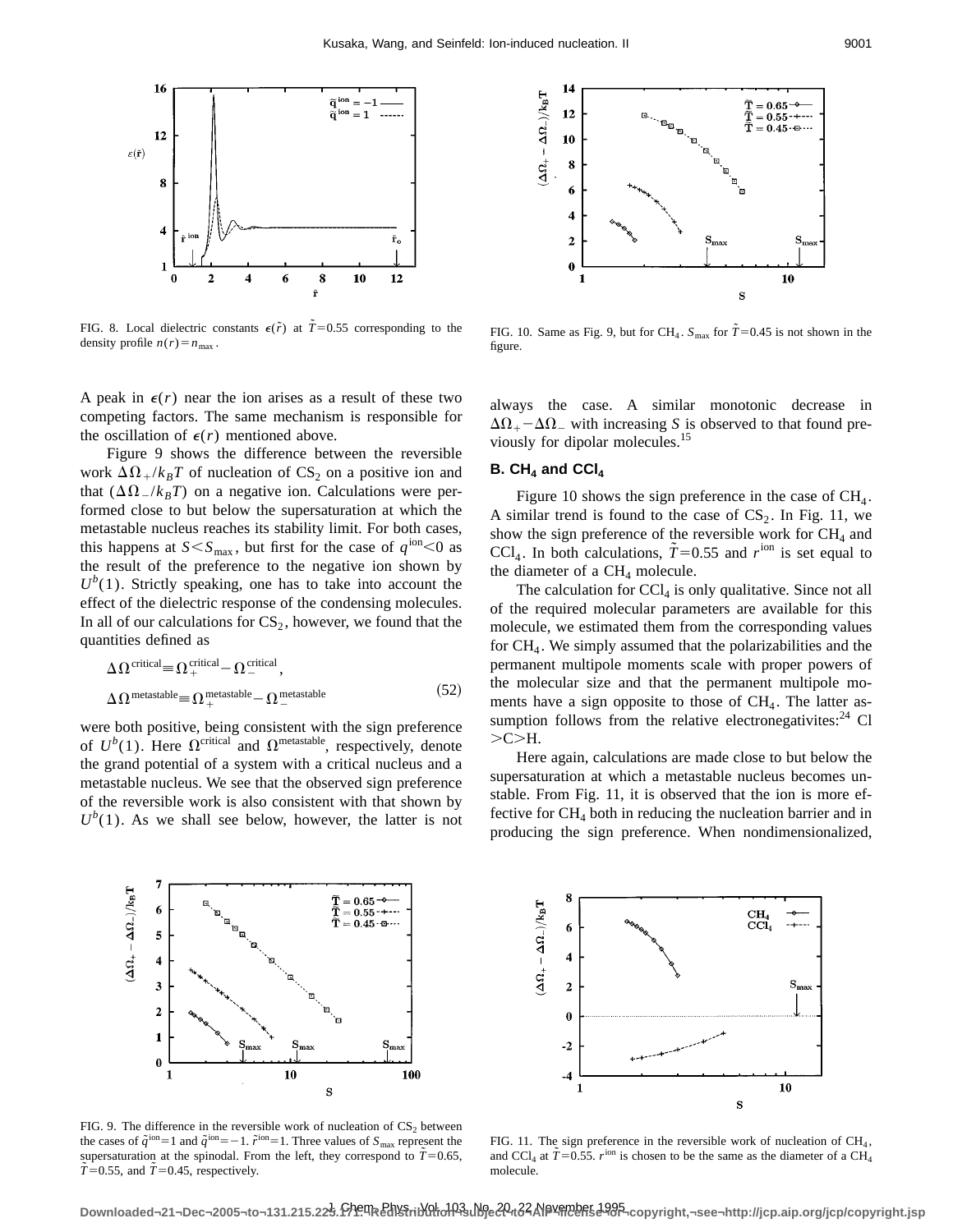

FIG. 12. Effect of  $|q_{\perp}^{\text{ion}}|$  on the sign preference in the reversible work of nucleation of  $CS_2$  at  $\tilde{T} = 0.55$ .  $\tilde{r}^{\text{ion}} = 1$ .

 $U^b(1)$  scales with a dimensionless quantity *b*:

$$
\tilde{U}(\tilde{1}) \equiv \frac{U^b(1)}{k_B T_c} \sim b,\tag{53}
$$

where

$$
b = \frac{e^2}{dk_B T_c}.\tag{54}
$$

A larger value of *b* implies a stronger ion–molecule interaction and hence larger reduction in the nucleation barrier. In general, the asymmetry in the ion–molecule interaction is still buried in the dimensionless  $\tilde{U}^b(\tilde{1})/b$ , the magnitude of *b* dictating the sensitivity of the system to this asymmetry. In the present case where the polarizabilities and the permanent multipole moments are estimated as above,  $\tilde{U}^b(\tilde{1})$  for CCl<sub>4</sub> differs from that for  $CH_4$  only by the value of *b*. Results shown in Fig. 11 are consistent with the values of *b* given in Table I. Also, Fig. 11 shows that the reversal of the sign of the permanent multipole moments results in reversing the sign preference, as one can see from Eq.  $(51)$ . It should be noted here that the difference in electronegativity between Cl and C ( $\sim$ 0.5) is larger than that between C and H ( $\sim$ 0.4).<sup>24</sup> Thus, our prediction on the sign preference for  $CCl<sub>4</sub>$  is considered to be a lower bound to a true value.

# **C. Effect of <sup>r</sup> ion and <sup>q</sup>ion**

In the foregoing, we have shown that the sign preference in the reversible work of nucleation arises from the asymmetric nature in the ion–molecule interaction. One can change the strength of this interaction by changing either  $q^{10n}$ or  $r^{\text{ion}}$ . Figure 12 shows the effect of  $|q^{\text{ion}}|$  on the sign preference in ion-induced nucleation of  $CS_2$ , while Fig. 13 shows the effect of  $r^{ion}$ . From Figs. 12 and 13, we see that the metastable nucleus reaches its stability limit faster as the electric displacement due to the ion becomes stronger. This follows from the fact that for a given value of the supersaturation *S*, the metastable nucleus becomes larger with increasing ion–molecular interaction, while the critical nucleus shrinks. However, Figs. 12 and 13 show that increasing the ion–molecule interaction does not necessarily increase the sign preference, for when this interaction is increased, so is



FIG. 13. Effect of  $r^{ion}$  on the sign preference in the reversible work of nucleation of  $CS_2$  at  $\tilde{T} = 0.55$ .  $|\tilde{q}^{\text{ion}}| = 1$ .

the dielectric response of the condensing fluid. In this strong ion–molecule interaction regime, however, contributions from hyperpolarizabilities neglected in Eq.  $(4)$  may become significant, $25$  since the interaction energy between the ion and these hyperpolarizabilities scales with some power of  $q^{\text{ion}}$  higher than unity.<sup>16,17</sup> A change in  $q^{\text{ion}}$  affects the ion– molecule interaction  $U^b(1)$  rather uniformly for all the molecules within the whole system, while changing  $r^{ion}$  alters the relative importance of the terms in  $U^b(1)$  mainly for those molecules close to the ion. This explains the qualitative difference between Figs. 12 and 13.

A rather striking feature to be observed in Fig. 13 is the reversal in the sign preference that occurs at lower supersaturation with  $r^{ion}=0.5d$ . To see its implication, first rewrite the sign preference  $\Delta\Omega_+ - \Delta\Omega_-$  as follows:

$$
\Delta \Omega_{+} - \Delta \Omega_{-} = (\Omega_{+}^{\text{critical}} - \Omega_{+}^{\text{metastable}}) - (\Omega_{-}^{\text{critical}} - \Omega_{-}^{\text{metastable}})
$$

$$
= (\Omega_{+}^{\text{critical}} - \Omega_{-}^{\text{critical}}) - (\Omega_{+}^{\text{metastable}} - \Omega_{-}^{\text{metastable}})
$$

$$
= \Delta \Omega^{\text{critical}} - \Delta \Omega^{\text{metastable}}. \tag{55}
$$

We show each term in Eq. (55) separately in Fig. 14, which indicates that both  $\Delta\Omega^{\textrm{critical}}$  and  $\Delta\Omega^{\textrm{metastable}}$ , in fact, preserve the sign preference that is indicated by  $U^b(1)$ . However,



FIG. 14. Variations of  $\Delta \Omega^{\text{critical}}/k_BT$  and  $\Delta \Omega^{\text{metastable}}/k_BT$  with supersaturation *S* for various values of *r*ion. From the top, they correspond to the case of  $\tilde{r}^{\text{ion}}=0.5$ ,  $\tilde{r}^{\text{ion}}=0.7$ ,  $\tilde{r}^{\text{ion}}=1.0$ , and  $\tilde{r}^{\text{ion}}=1.5$ , respectively.  $\tilde{T}=0.55$  and  $|\tilde{q}^{\text{ion}}|=1$ .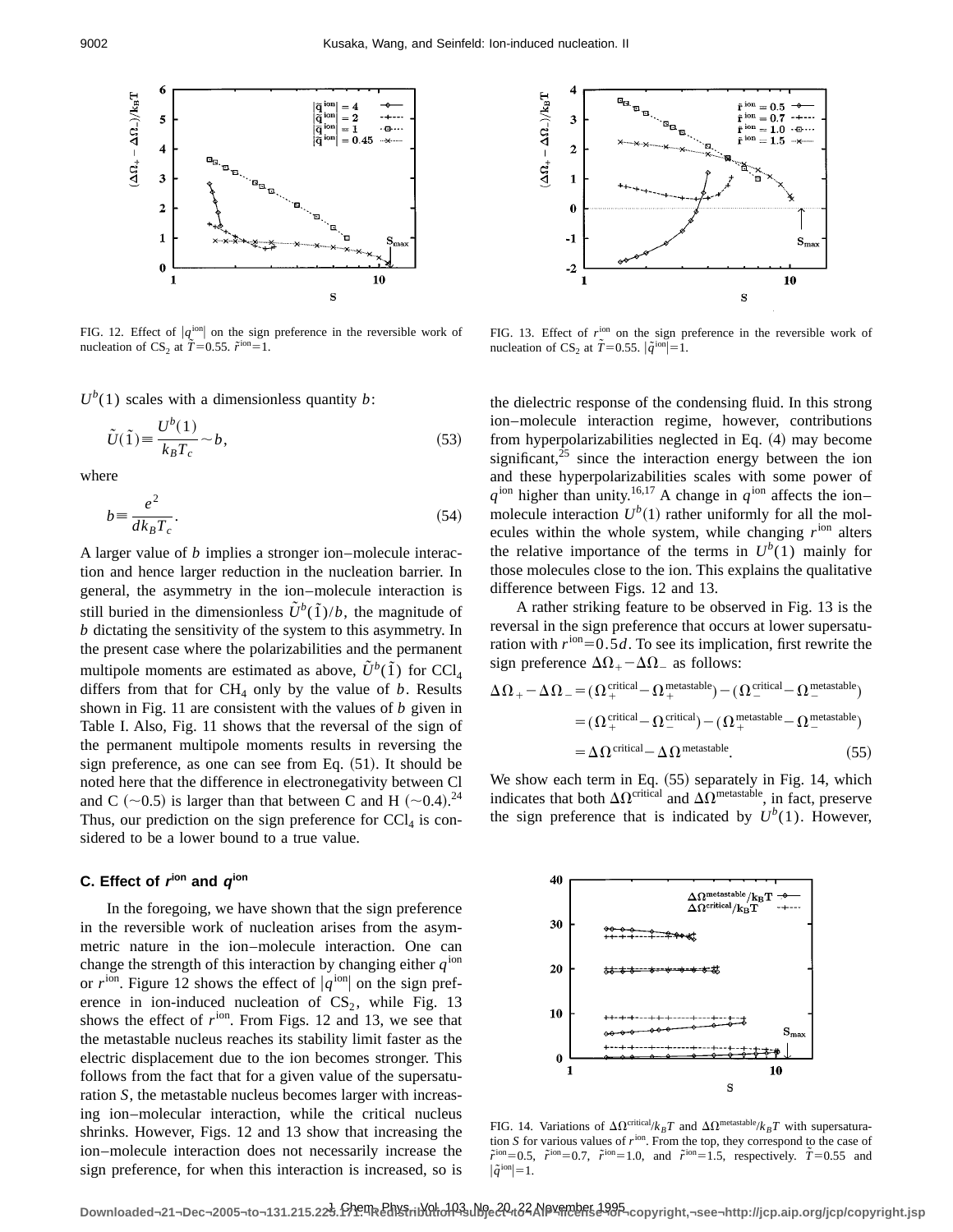when the ion–molecule interaction is increased near the ion as a result of decreasing  $r^{ion}$ , it is counteracted by the dielectric response of the condensing fluid in this region. The effect is more significant for clusters with higher density, namely, for critical nuclei at lower supersaturation, thereby causing  $\Delta\Omega^{\text{critical}}$  to become smaller than  $\Delta\Omega^{\text{metastable}}$ .

In all calculations the sign preference toward a negative ion was recovered as the stability limit is approached. This is only obvious, for

$$
\Delta\Omega_{+} - \Delta\Omega_{-} \sim \Delta\Omega_{+} > 0\tag{56}
$$

in this limit as long as the sign preference in the sense mentioned above Eq.  $(52)$  is preserved. One can also alter the sign preference in the reversible work by choosing a different value of  $q^{ion}$  or  $r^{ion}$  for a positive ion from that of a negative ion. In this respect, it is important to actually identify the ion involved in experiments on ion-induced nucleation. We note recent progress in this direction reported by Kane *et al.*<sup>26</sup>

### **D. The validity of the model representation**

To evaluate the validity of the current model representation of a molecule, we calculated the dielectric constant  $\epsilon_l$  of the bulk liquid phase. The intensive state of the liquid is chosen to be the one at vapor–liquid coexistence. When the density profile

$$
n(r) \to n_l \quad \text{as} \quad r \to \infty \tag{57}
$$

is substituted, Eqs.  $(18)$  and  $(36)$  yields a solution with a limiting behavior

$$
\epsilon(r) \to \epsilon_l \quad \text{as} \quad r \to \infty. \tag{58}
$$

We can obtain this  $\epsilon_l$  by solving Eq. (36) numerically and setting

$$
\epsilon_l \approx \epsilon(r_0). \tag{59}
$$

Alternatively, we may ignore the higher permanent multipole moments and hyperpolarizability to find that

$$
\epsilon_l = 1 + \frac{16 \pi \mu_{\alpha}^{(P)} \mu_{\alpha}^{(P)}}{9 k_B T} n_l
$$

(polar–nonpolarizable molecule),

$$
\epsilon_l = 1 + \frac{8\pi\alpha_{\alpha\alpha}}{9}n_l \quad \text{(nonpolar-polarizable molecule)}.
$$

Calculated values of  $\epsilon_1$  are compared in Fig. 15 against the experimental values obtained at 1 atm.<sup>20</sup> In the case of  $CS_2$ , the predicted values of  $\epsilon_1$  agree well with the data, though the disagreement is quite large  $(\sim 130\%)$  for CH<sub>4</sub>. In light of the approximations involved in our model representation, the agreement is noteworthy and the model captures many of the most important characteristics of intermolecular or ion– molecule interactions.

### **V. SUMMARY AND CONCLUSIONS**

In this paper, we have shown that the sign preference in ion-induced nucleation can be explained in terms of the asymmetric nature of the ion–molecule interaction. Consis-



FIG. 15. Comparison of the values of dielectric constant of bulk liquid obtained from the present theory  $[Eq. (60)]$  and experiments.

tent treatment of such molecular characteristics is achieved by means of a statistical mechanical density functional theory. Within the framework of a mean field theory, the grand potential is obtained in terms of two order parameters, the particle number density  $n(r)$  and the rescaled ion charge  $q^{\text{eff}}(r)$ , the latter taking account of the dielectric response of the condensing molecules. When the intensive state of the supersaturated vapor is specified, the stationarity condition of the grand potential uniquely determines a critical nucleus and a metastable nucleus for given values of model parameters.

All the molecular parameters used in the present work, if not already available, can be obtained from quantum mechanical calculations. Although the current theory is applicable for both polar and nonpolar materials, we have confined our application of the theory to ion-induced nucleation of  $CS_2$  and  $CH_4$ , for which the required molecular parameters are readily accessible.<sup>22,23</sup> When the electric displacement due to an ion is sufficiently weak, the calculated reversible work shows a preference consistent with that of the bare ion–molecule interaction potential. In particular, a preference is exhibited toward a negative ion, influencing the nucleation rate by factors of 10 to  $10^2$  for CS<sub>2</sub> and 10 to  $10^5$ for  $CH<sub>4</sub>$ . The predicted sign preference decreases with increasing supersaturation. Qualitative prediction of the ioninduced nucleation of  $\text{CCl}_4$  reveals that this substance should exhibit a preference toward positive ions, in agreement with existing data.<sup>5</sup> Qualitatively different behavior was observed for the predicted sign preference when the electric displacement due to an ion is increased.

Our theory at this stage is at best semiquantitative both in the model representation and in the theoretical treatment. First, we placed polarizabilities and permanent multipole moments at the center of a spherical molecule. Such representation, however, is valid only when the ion–molecule or intermolecular separation is large in comparison to the molecular dimension. To some extent, one could relax this limitation by distributing the polarizabilities and the multipole moments among various sites in a molecule.<sup>27-29</sup> Part of the molecular symmetry is captured in our model through the tensors representing polarizabilities and permanent multipole moments. However, actual molecular shape is yet another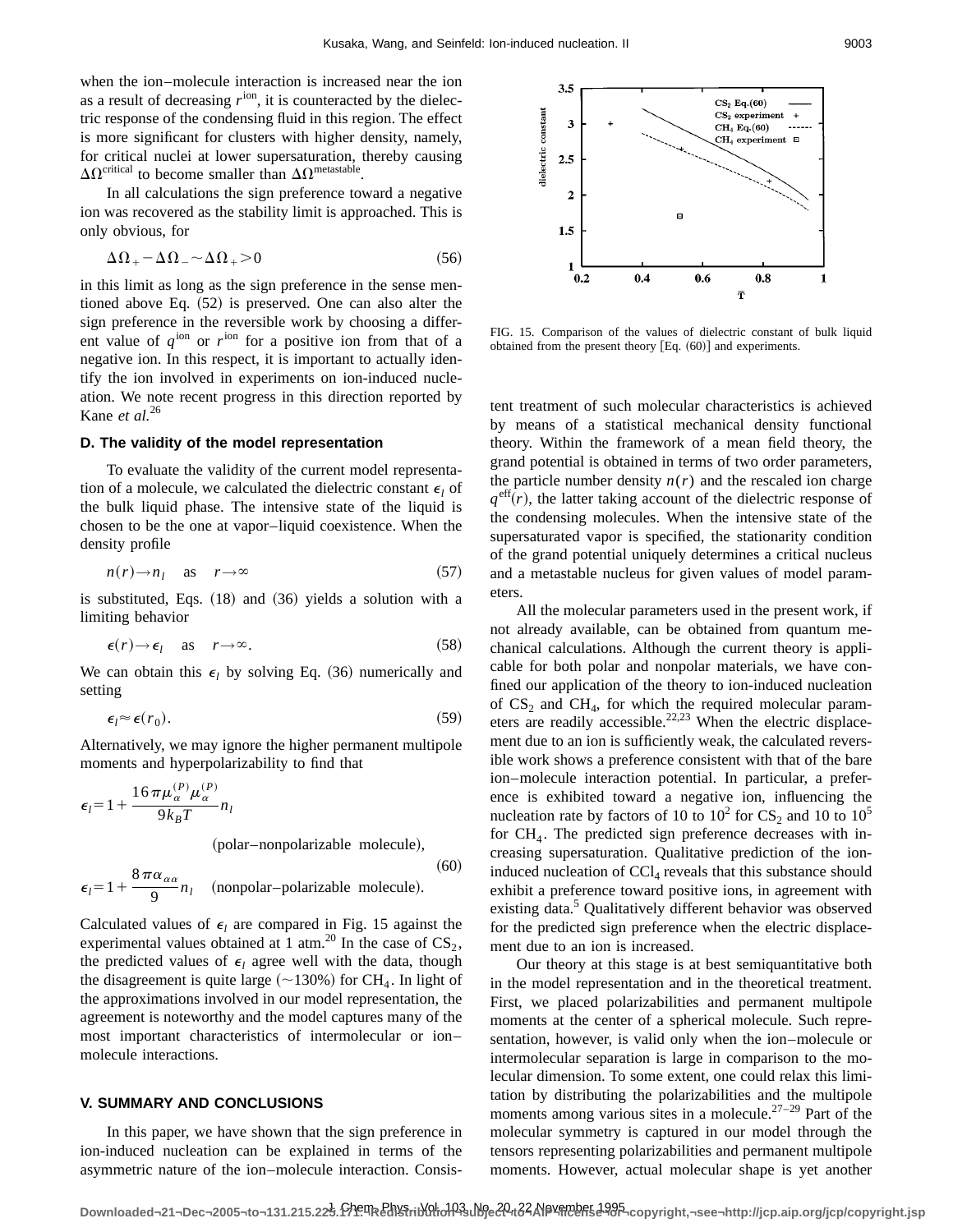important factor in determining the packing structure of molecules around the ion. Proper account of this effect requires an intermolecular potential with an anisotropic repulsive part.

Second, we have characterized an ion by its charge and radius, and the ion–molecule interaction is assumed to be purely electrostatic along with the hard core repulsion at the ion surface. It was shown by Spears<sup>25</sup> that as long as chemical bonding is negligible, the ion–molecule interaction can indeed be quantitatively treated by an electrostatic model, while the details of the repulsive interaction and the polarizability of the ion were also shown to be important. On the other hand, one would not expect the present theory to be applicable to a system where the chemical nature of the interaction between the ion and molecules plays an important role.<sup>30</sup> Further complication arises since ions present in the experiments are often complex molecules such as  $H^+(H_2O)$ <sup>n</sup> rather than simply ionized atoms. Then, the ion itself must be treated by means of statistical mechanics. Also, we avoided the explicit consideration of the fluctuation of an ion within the nucleus by taking the position of the point charge as the origin. It is expected that at least part of this contribution to the free energy cancels out when taking the difference between two states in obtaining the reversible work. In a more accurate model representation, one would have to treat the system as a binary in which the ion is the second component at extremely low concentration.

Finally, a better treatment of the pair-correlation function than that in a mean field theory, along with the abovementioned model representation of a molecule, will undoubtedly give a better description of the fluid structure within the cluster. Thus the density profile near the ion will exhibit oscillations resembling that near a hard wall, which can either enhance or reduce the oscillatory behavior in the local dielectric constant near the ion. Spontaneous polarization may be observed at the interface as a result of the inhomogeneity in density. Nevertheless, it is clear that some of the most important characteristics of ion-induced nucleation have been captured in the present theory, which forms a basis for explaining this well known phenomenon that has hitherto remained inexplicable within the classical framework.

### **ACKNOWLEDGMENTS**

This work is supported by National Science Foundation Grant No. ATM-9307603. Part I of this work is Kusaka *et al.* [J. Chem. Phys. **102**, 913 (1995)].<sup>15</sup>

# **APPENDIX A: DEFINITIONS OF MULTIPOLE MOMENTS**

We start from the expression for the electrostatic energy  $U(1)$  in the external electric field  $F_a(\mathbf{r})$  of a neutral molecule 1 in a fixed position and orientation:  $16,17$ 

$$
U(1) = -\mu_{\alpha}^{(P)}(1)F_{\alpha}(\mathbf{r}_{1}) - \frac{1}{3}\Theta_{\alpha\beta}^{(P)}(1)F_{\alpha\beta}(\mathbf{r}_{1}) - \frac{1}{15}\Omega_{\alpha\beta\gamma}^{(P)}(1)
$$
  
\n
$$
\times F_{\alpha\beta\gamma}(\mathbf{r}_{1}) - \frac{1}{105}\Phi_{\alpha\beta\gamma\delta}^{(P)}(1)F_{\alpha\beta\gamma\delta}(\mathbf{r}_{1}) - \frac{1}{2}\alpha_{\alpha\beta}(1)F_{\alpha}(\mathbf{r}_{1})F_{\beta}(\mathbf{r}_{1}) - \frac{1}{3}A_{\alpha,\beta\gamma}(1)F_{\alpha}(\mathbf{r}_{1})F_{\beta\gamma}(\mathbf{r}_{1}) + \text{h.o.},
$$
 (A1)

where  $\mu_{\alpha}^{(P)}(1)$ ,  $\Theta_{\alpha\beta}^{(P)}(1)$ ,  $\Omega_{\alpha\beta\gamma}^{(P)}(1)$ , and  $\Phi_{\alpha\beta\gamma\delta}^{(P)}(1)$  are defined as follows:<sup>31</sup>

$$
\mu_{\alpha}^{(P)}(1) = \int d\mathbf{r} \rho^{(1)}(\mathbf{r}) x_{\alpha},
$$
\n
$$
\Theta_{\alpha\beta}^{(P)}(1) = \frac{1}{2} \int d\mathbf{r} \rho^{(1)}(\mathbf{r}) [3x_{\alpha}x_{\beta} - r^2 \delta_{\alpha\beta}],
$$
\n(A2)\n
$$
\Omega_{\alpha\beta\gamma}^{(P)}(1) = \frac{1}{2} \int d\mathbf{r} \rho^{(1)}(\mathbf{r}) [5x_{\alpha}x_{\beta}x_{\gamma} - r^2 (x_{\alpha}\delta_{\beta\gamma} + x_{\beta}\delta_{\gamma\alpha} + x_{\gamma}\delta_{\alpha\beta})],
$$
\n
$$
\Phi_{\alpha\beta\gamma\delta}^{(P)}(1) = \frac{1}{8} \int d\mathbf{r} \rho^{(1)}(\mathbf{r}) [35x_{\alpha}x_{\beta}x_{\gamma}x_{\delta} - 5r^2 (x_{\alpha}x_{\beta}\delta_{\gamma\delta} + x_{\alpha}x_{\gamma}\delta_{\beta\delta} + x_{\alpha}x_{\delta}\delta_{\beta\gamma} + x_{\beta}x_{\gamma}\delta_{\alpha\beta} + x_{\beta}x_{\delta}\delta_{\alpha\gamma} + x_{\gamma}x_{\delta}\delta_{\alpha\beta}) + r^4 (\delta_{\alpha\beta}\delta_{\gamma\delta} + \delta_{\alpha\gamma}\delta_{\beta\delta} + \delta_{\alpha\delta}\delta_{\beta\gamma})],
$$
\n(A2)

and, respectively, the permanent electric dipole, quadrupole, octopole, and hexadecapole moments, of the molecule 1 expressed in a laboratory coordinate system  $O-x_1x_2x_3$ . (See Fig. 1.) Clearly, these quantities are all invariant with respect to any permutation of the indices and become zero when the sum is taken with respect to any two indices.  $\rho^{(1)}(\mathbf{r})$  is the charge density distribution in the molecule 1 in the absence of any external field. We introduce the total multipole moments by<sup>16,17</sup>

$$
\mu_{\alpha}^{(T)}(1) = -\frac{\partial U}{\partial F_{\alpha}} = \mu_{\alpha}^{(P)}(1) + \alpha_{\alpha\beta}(1)F_{\beta}(\mathbf{r}_{1})
$$

$$
+ \frac{1}{3}A_{\alpha,\beta\gamma}(1)F_{\beta\gamma}(\mathbf{r}_{1}) + \text{h.o.},
$$

$$
\Theta_{\alpha\beta}^{(T)}(1) = -3\frac{\partial U}{\partial F_{\alpha\beta}} = \Theta_{\alpha\beta}^{(P)}(1) + A_{\gamma,\alpha\beta}(1)F_{\gamma}(\mathbf{r}_{1}) + \text{h.o.},
$$

$$
\Omega_{\alpha\beta\gamma}^{(T)} = -15\frac{\partial U}{\partial F_{\alpha\beta\gamma}} = \Omega_{\alpha\beta\gamma}^{(P)}(1) + \text{h.o.},
$$

$$
\Phi_{\alpha\beta\gamma\delta}^{(T)}(1) = -105\frac{\partial U}{\partial F_{\alpha\beta\gamma\delta}} = \Phi_{\alpha\beta\gamma\delta}^{(P)}(1) + \text{h.o.}
$$

Since  $A_{\gamma,\alpha\beta}$  is symmetric with respect to  $\alpha$  and  $\beta$  and  $A_{\gamma,\alpha\alpha} = 0$ ,  $\overline{16,17}$  it is clear that the total multipole moments possess the same properties as those of the permanent multiple moments mentioned above. In fact, we can define the total multipole moments through similar relations to those given in Eq.  $(A2)$  with the superscript  $(P)$  replaced by  $(T)$ . Finally, we can rewrite Eq.  $(A1)$  to obtain Eq.  $(4)$  by means of Eq.  $(A3)$ .

# **APPENDIX B: <sup>U</sup>mp(1,2)**

We start from Eq. (9).  $F_{\alpha}^{(2)}(\mathbf{r}_1)$  is given in terms of the electrostatic potential  $\Psi^{(2)}({\bf r})$  created by the total multipole moments on the molecule 2:

$$
F_{\alpha}^{(2)}(\mathbf{r}_{1}) = -\left. \frac{\partial \Psi^{(2)}(\mathbf{r})}{\partial x_{\alpha}} \right|_{\mathbf{r} = \mathbf{r}_{1}}.
$$
 (B1)

Downloaded¬21¬Dec¬2005¬to¬131.215.22<del>5</del>. *Phe*. Redistrib al-Baubjee 20-t 22 November 54.995 copyright,¬see¬http://jcp.aip.org/jcp/copyright.jsp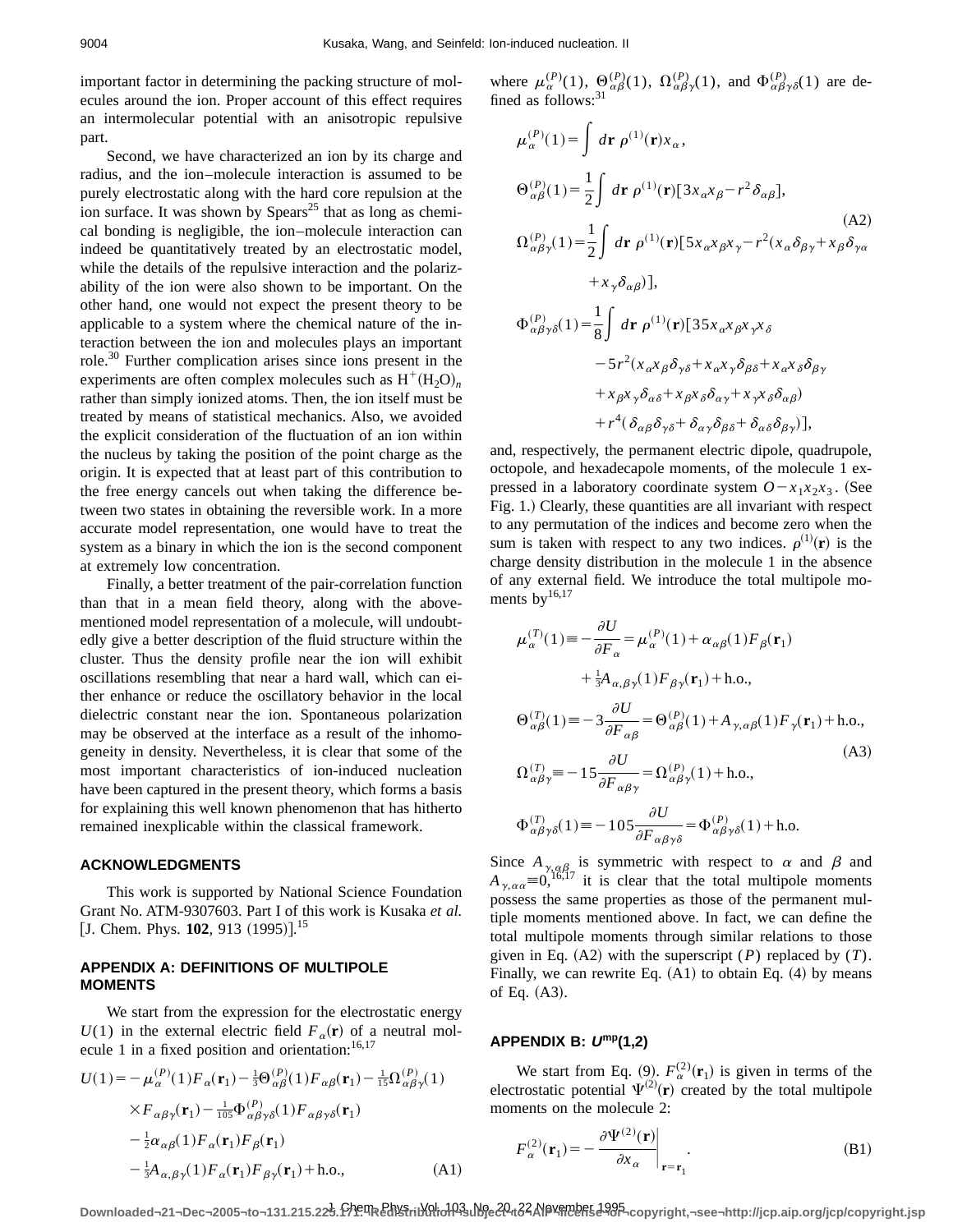Denoting the  $\rho^{(2)}(\mathbf{r})$  the charge density distribution in the molecule 2 in the presence of the ion and the other molecules,

$$
\Psi^{(2)}(\mathbf{r}) = \int d\mathbf{r}' \frac{\rho^{(2)}(\mathbf{r}')}{|\mathbf{r} - \mathbf{r}'|}.
$$
 (B2)

We expand the denominator around  $\mathbf{r}' = \mathbf{r}_2$  and use Eq. (A2) with the superscript  $(P)$  replaced by  $(T)$ . Taking the spatial derivatives of the resulting expression with respect to **r** and setting  $\mathbf{r} = \mathbf{r}_1$ , as indicated by Eq. (6), we obtain for a neutral molecule

$$
F_{\alpha}^{(2)}(\mathbf{r}_{1}) = T_{\alpha\beta}\mu_{\beta}^{(T)}(2) + \frac{1}{3}T_{\alpha\beta\gamma}\Theta_{\beta\gamma}^{(T)}(2) + \frac{1}{15}T_{\alpha\beta\gamma\delta}\Omega_{\beta\gamma\delta}^{(T)}(2)
$$
  
+  $\frac{1}{105}T_{\alpha\beta\gamma\delta\epsilon}\Phi_{\beta\gamma\delta\epsilon}^{(T)}(2) + O(r_{12}^{-7}),$   

$$
F_{\alpha\beta}^{(2)}(\mathbf{r}_{1}) = -T_{\alpha\beta\gamma}\mu_{\gamma}^{(T)}(2) - \frac{1}{3}T_{\alpha\beta\gamma\delta}\Theta_{\gamma\delta}^{(T)}(2) - \frac{1}{15}T_{\alpha\beta\gamma\delta\epsilon}\Omega_{\gamma\delta\epsilon}^{(T)}
$$
  

$$
\times (2) + O(r_{12}^{-7}),
$$
  

$$
F_{\alpha\beta\gamma}^{(2)}(\mathbf{r}_{1}) = T_{\alpha\beta\gamma\delta}\mu_{\delta}^{(T)}(2) + \frac{1}{3}T_{\alpha\beta\gamma\delta\epsilon}\Theta_{\delta\epsilon}^{(T)}(2) + O(r_{12}^{-7}),
$$
  

$$
F_{\alpha\beta\gamma\delta}^{(2)}(\mathbf{r}_{1}) = -T_{\alpha\beta\gamma\delta\epsilon}\mu_{\epsilon}^{(T)}(2) + O(r_{12}^{-7}),
$$
 (B3)

where

$$
T_{\alpha\beta} = \frac{\partial^2 r^{-1}}{\partial x_{\alpha} \partial x_{\beta}}\Big|_{\mathbf{r} = \mathbf{r}_{12}},
$$
  
\n
$$
T_{\alpha\beta\gamma} = \frac{\partial^3 r^{-1}}{\partial x_{\alpha} \partial x_{\beta} \partial x_{\gamma}}\Big|_{\mathbf{r} = \mathbf{r}_{12}},
$$
  
\n
$$
T_{\alpha\beta\gamma\delta} = \frac{\partial^4 r^{-1}}{\partial x_{\alpha} \partial x_{\beta} \partial x_{\gamma} \partial x_{\delta}}\Big|_{\mathbf{r} = \mathbf{r}_{12}},
$$
  
\n
$$
T_{\alpha\beta\gamma\delta\epsilon} = \frac{\partial^5 r^{-1}}{\partial x_{\alpha} \partial x_{\beta} \partial x_{\gamma} \partial x_{\delta} \partial x_{\epsilon}}\Big|_{\mathbf{r} = \mathbf{r}_{12}}.
$$
  
\n(B4)

Using Eq.  $(B3)$  in Eq.  $(9)$ , we obtain

$$
U^{\text{mp}}(1,2)
$$
  
=  $-T_{\alpha\beta}\mu_{\alpha}^{(T)}(1)\mu_{\beta}^{(T)}(2) - \frac{1}{3}T_{\alpha\beta\gamma}\{\mu_{\alpha}^{(T)}(1)\Theta_{\beta\gamma}^{(T)}(2)$   
 $- \Theta_{\alpha\beta}^{(T)}(1)\mu_{\gamma}^{(T)}(2)\} - T_{\alpha\beta\gamma\delta}\{\frac{1}{15}\mu_{\alpha}^{(T)}(1)\Omega_{\beta\gamma\delta}^{(T)}(2)$   
 $- \frac{1}{9}\Theta_{\alpha\beta}^{(T)}(1)\Theta_{\gamma\delta}^{(T)}(2) + \frac{1}{15}\Omega_{\alpha\beta\gamma}^{(T)}(1)\mu_{\delta}^{(T)}(2)\} - T_{\alpha\beta\gamma\delta\epsilon}$   
 $\times \{\frac{1}{105}\mu_{\alpha}^{(T)}(1)\Phi_{\beta\gamma\delta\epsilon}^{(T)}(2) - \frac{1}{45}\Theta_{\alpha\beta}^{(T)}(1)\Omega_{\gamma\delta\epsilon}^{(T)}(2)$   
 $+ \frac{1}{45}\Omega_{\alpha\beta\gamma}^{(T)}(1)\Theta_{\delta\epsilon}^{(T)}(2) - \frac{1}{105}\Phi_{\alpha\beta\gamma\delta}^{(T)}(1)\mu_{\epsilon}^{(T)}(2)\}.$  (B5)

When **r**<sub>1</sub> and **r**<sub>2</sub> are exchanged,  $T_{\alpha\beta\gamma}$  and  $T_{\alpha\beta\gamma\delta\epsilon}$  change their signs while  $T_{\alpha\beta}$  and  $T_{\alpha\beta\gamma\delta}$  remain unaffected, since  $\mathbf{r}_{12}$ = $-\mathbf{r}_{21}$ . Thus,  $U^{\text{mp}}(1,2)$  is symmetric in 1 and 2, a property used in arriving at Eqs.  $(35)$  and  $(36)$  from Eq.  $(32)$ .

# **APPENDIX C: THE ION–MOLECULE INTERACTION ENERGY**

We choose the coordinate system in which the position vector  $\mathbf{r}_1$  of the molecule 1 is parallel to the  $x_3$  axis. (See Fig.

1.) The only nonzero components of the electric field and its spatial gradients at  $\mathbf{r}_1$ , resulting from a point charge *q* at the origin, are

$$
F_3 = \frac{q}{r_1^2},
$$
  
\n
$$
F_{11} = F_{22} = \frac{q}{r_1^3},
$$
  
\n
$$
F_{33} = -\frac{2q}{r_1^3},
$$
  
\n
$$
F_{113} = F_{223} = -\frac{3q}{r_1^4},
$$
  
\n
$$
F_{333} = \frac{6q}{r_1^4},
$$
  
\n
$$
F_{1111} = F_{2222} = -\frac{9q}{r_1^5},
$$
  
\n
$$
F_{1122} = -\frac{3q}{r_1^5},
$$
  
\n
$$
F_{1133} = F_{2233} = \frac{12q}{r_1^5},
$$
  
\n
$$
F_{3333} = -\frac{24q}{r_1^5},
$$

and those obtained by any permutation of their indices. Using the symmetry and traceless properties discussed in Appendix A of the multipole moments and the polarizabilities, we therefore obtain

$$
\mu_{\alpha}(1)F_{\alpha}(\mathbf{r}_{1}) = \frac{q}{r_{1}^{2}}\mu_{3}(1),
$$
\n
$$
\Theta_{\alpha\beta}(1)F_{\alpha\beta}(\mathbf{r}_{1}) = -\frac{3q}{r_{1}^{3}}\Theta_{33}(1),
$$
\n
$$
\Omega_{\alpha\beta\gamma}(1)F_{\alpha\beta\gamma}(\mathbf{r}_{1}) = \frac{15q}{r_{1}^{4}}\Omega_{333}(1),
$$
\n
$$
\Phi_{\alpha\beta\gamma\delta}(1)F_{\alpha\beta\gamma\delta}(\mathbf{r}_{1}) = -\frac{105q}{r_{1}^{5}}\Phi_{3333}(1),
$$
\n
$$
\alpha_{\alpha\beta}(1)F_{\alpha}(\mathbf{r}_{1})F_{\beta}(\mathbf{r}_{1}) = \frac{q^{2}}{r_{1}^{4}}\alpha_{33}(1),
$$
\n
$$
A_{\alpha,\beta\gamma}(1)F_{\alpha}(\mathbf{r}_{1})F_{\beta\gamma}(\mathbf{r}_{1}) = -\frac{3q^{2}}{r_{1}^{5}}A_{3,33}(1).
$$
\n(A<sub>a,\beta\gamma</sub>(1)F\_{\alpha}(\mathbf{r}\_{1})F\_{\beta\gamma}(\mathbf{r}\_{1}) = -\frac{3q^{2}}{r\_{1}^{5}}A\_{3,33}(1).

The first four equations are valid for both total and permanent multipole moments. Using Eq. (C2) and setting  $q = q^{\text{ion}}$ , we rewrite Eq.  $(8)$  to obtain Eq.  $(14)$ . Similar procedures are followed with  $q = q^{\text{eff}}(r_1)$  to obtain Eq. (19) from Eq. (4) and Eq.  $(20)$  from Eq.  $(5)$ .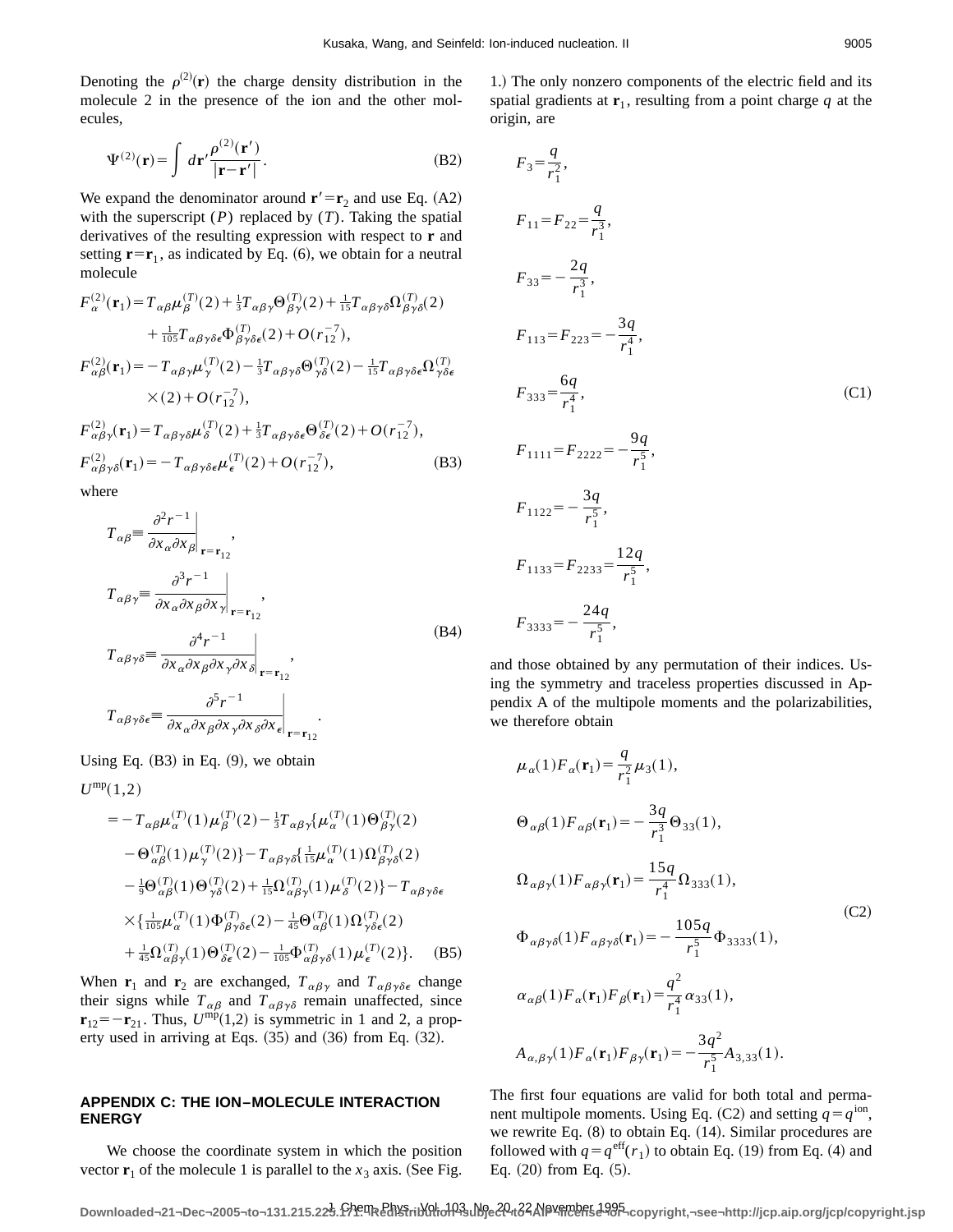Finally, using Eq. (C1) in Eq. (A3) with  $q = q^{\text{eff}}(r_1)$ , we obtain

$$
\mu_3^{(T)}(1) = \mu_3^{(P)}(1) + q^{\text{eff}}(r_1) \left( \frac{1}{r_1^2} \alpha_{33}(1) - \frac{1}{r_1^3} A_{3,33}(1) \right) + \text{h.o.},
$$
  

$$
\Theta_{33}^{(T)}(1) = \Theta_{33}^{(P)}(1) + \frac{q^{\text{eff}}(r_1)}{r_1^2} A_{3,33}(1) + \text{h.o.},
$$

$$
\Omega_{333}^{(T)}(1) = \Omega_{333}^{(P)}(1) + \text{h.o.},
$$
  
\n
$$
\Phi_{3333}^{(T)}(1) = \Phi_{3333}^{(P)}(1) + \text{h.o.},
$$
\n(C3)

which is substituted into Eq.  $(14)$  to obtain Eq.  $(21)$ .

# **APPENDIX D: DERIVATION OF EQ. (36)**

We start from Eq.  $(32)$ , which is rewritten here as

$$
\Omega[n,q^{\text{eff}}] = \int d\mathbf{r}_1 f^d(n(r_1)) - \int d\mathbf{r}_1 n(r_1) \{\mu + k_B T \log[Z_R(r_1)]\} + \int d1 n(r_1) m(1) [q^{\text{ion}} - q^{\text{eff}}(r_1)] u^T(1)
$$
  
+ 
$$
\frac{1}{2} \int \int d\mathbf{r}_1 d\mathbf{r}_2 n(r_1) n(r_2) H(r_{12} - d) \phi^{\text{att}}(r_{12}) + \frac{1}{2} \int \int d1 d2 n(r_1) n(r_2) m(1) m(2) H(r_{12} - d) \phi^{\text{mp}}(1,2).
$$
\n(D1)

Consider an infinitesimal change in  $q^{\text{eff}}(r_1)$  while  $n(r_1)$  is fixed. Noting that  $\phi^{\text{mp}}(1,2)$  is symmetric in 1 and 2,

$$
\delta\Omega = -k_B T \int d\mathbf{r}_1 \; n(r_1) \frac{1}{Z_R(r_1)} \frac{\partial Z_R(r_1)}{\partial q^{\text{eff}}(r_1)} \delta q^{\text{eff}}(r_1) - \int d1 \; n(r_1) m(1) u^T(1) \delta q^{\text{eff}}(r_1) + \int d1 \; n(r_1)
$$
  
 
$$
\times [q^{\text{ion}} - q^{\text{eff}}(r_1)] u^T(1) \delta m(1) + \int d1 \; n(r_1) m(1) [q^{\text{ion}} - q^{\text{eff}}(r_1)] \frac{\partial u^T(1)}{\partial q^{\text{eff}}(r_1)} \delta q^{\text{eff}}(r_1) + \int \int d1 \; d2 \; n(r_1) n(r_2) m(2)
$$
  
 
$$
\times H(r_{12} - d) \phi^{\text{mp}}(1, 2) \delta m(1) + \int \int d1 \; d2 \; n(r_1) n(r_2) m(1) m(2) H(r_{12} - d) \frac{\partial \phi^{\text{mp}}(1, 2)}{\partial q^{\text{eff}}(r_1)} \delta q^{\text{eff}}(r_1).
$$
 (D2)

From Eqs.  $(19)–(21)$ ,  $(28)$ , and  $(29)$ 

$$
\frac{\partial u^T(1)}{\partial q^{\text{eff}}(r_1)} = -u^{\text{pol}}(1),
$$
\n
$$
\frac{1}{Z_R(r_1)} \frac{\partial Z_R(r_1)}{\partial q^{\text{eff}}(r_1)} = -\frac{1}{k_B T} \langle u^T(1) \rangle_{\hat{R}_1},
$$
\n(D3)

$$
\delta m(1) = \frac{1}{k_B T} m(1) [\langle u^T(1) \rangle_{\hat{R}_1} - u^T(1)] \delta q^{\text{eff}}(r_1).
$$

Thus Eq.  $(D1)$  finally yields

$$
\frac{\delta\Omega}{\delta q^{\text{eff}}} = \frac{n(r_1)}{k_B T} \Bigg[ \left[ q^{\text{eff}}(r_1) - q^{\text{ion}} \right] \left\{ \left[ \langle u^T(1)^2 \rangle_{\hat{R}_1} - \langle u^T(1) \rangle_{\hat{R}_1}^2 \right] \right.
$$

$$
+ k_B T \langle u^{\text{pol}}(1) \rangle_{\hat{R}_1} \Bigg\} - \int d\mathbf{r}_2 n(r_2) H(r_{12} - d)
$$

$$
\times \Bigg\{ \left[ \langle \phi^{\text{mp}}(1,2) u^T(1) \rangle_{\hat{R}_1 \hat{R}_2} - \langle \phi^{\text{mp}}(1,2) \rangle_{\hat{R}_1 \hat{R}_2} \right.
$$

$$
\times \langle u^T(1) \rangle_{\hat{R}_1} \Bigg] - k_B T \Bigg\{ \frac{\partial \phi^{\text{mp}}(1,2)}{\partial q^{\text{eff}}(r_1)} \Bigg\}_{\hat{R}_1 \hat{R}_2} \Bigg\} \Bigg]. \quad (D4)
$$

Assuming that  $n(r_1)$  is nonzero everywhere in the system, we finally arrive at Eq.  $(36)$ .

# **APPENDIX E: ANALYTICAL INTEGRATIONS OF EQS. (32), (35), AND (36)**

When Eq. (28) is employed, it becomes convenient to introduce the local coordinate system  $O^{(j)} - x_1^{(j)} x_2^{(j)} x_3^{(j)}$  at the center of the molecule *j*, in which the  $x_3^{(j)}$  axis is parallel to  $\mathbf{r}_j$ . The orientation of the molecule *j* is determined by specifying the Euler angle ( $\phi_i$ ,  $\theta_i$ ,  $\psi_i$ ) of the body fixed coordinate system  $O^{(Bj)} - x_1^{(Bj)}x_2^{(Bj)}x_3^{(Bj)}$  on the molecule *j* with respect to the local coordinate system. We have chosen  $O-x_1x_2x_3$  so that the  $x_3$  axis is parallel to the  $x_3^{(1)}$  axis. (See Fig.  $1.$ )

Since any tensor in the form of  $G_{333\cdots3}(1)$  is invariant under a rotation around the  $x_3^{(1)}$  axis specified by  $\phi_1$ , it is readily seen from Eqs.  $(19)$ – $(21)$  that  $U(1)$ ,  $u<sup>pol</sup>(1)$ , and  $u<sup>T</sup>(1)$  are all independent of  $\phi_1$ . For clarity, we introduce new notations:

$$
U_0(\xi_1) = U(1),
$$
  
\n
$$
u_0^{\text{pol}}(\xi_1) = u^{\text{pol}}(1),
$$
  
\n
$$
u_0^T(\xi_1) = u^T(1).
$$
\n(E1)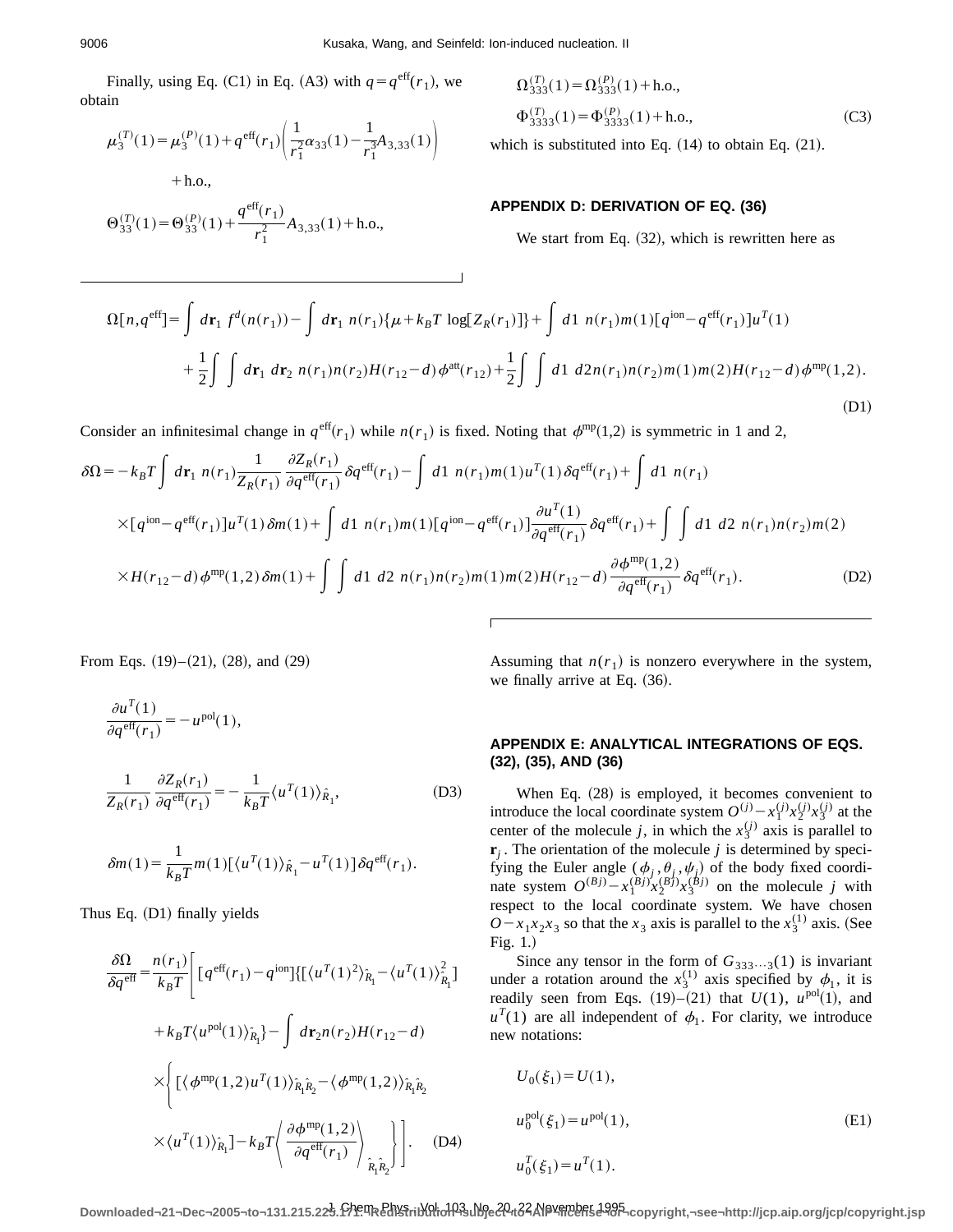We use the notation  $\xi_j$  to denote the position  $\mathbf{r}_j$  and the orientation ( $\theta_j$ , $\psi_j$ ) of the molecule *j*. The orientation alone is denoted by  $\omega_i$ , which reduces to  $\theta_i$  in the case of a linear molecule. Performing the integration with respect to  $\phi_1$  in  $Z_R(r_1)$ , we define  $m_0(\xi_1)$  through

$$
m(1) = \frac{1}{2\pi Z_0(r_1)} \exp\left\{-\frac{U_0(\xi_1)}{k_B T}\right\} \equiv \frac{1}{2\pi} m_0(\xi_1), \quad \text{(E2)}
$$

where

$$
Z_0(r_1) \equiv \int d\omega_1 \exp\left\{-\frac{U_0(\xi_1)}{k_B T}\right\} = \frac{1}{2\pi} Z_R(r_1). \tag{E3}
$$

Using Eqs.  $(E1)$ – $(E3)$  in Eqs.  $(32)$ ,  $(35)$ , and  $(36)$  we obtain

$$
\Omega[n, q^{\text{eff}}] = \int d\mathbf{r}_1 f^d(n(r_1)) - \int d\mathbf{r}_1 n(r_1) {\mu + k_B T \log[2\pi Z_0(r_1)] } + \int d\mathbf{r}_1 n(r_1) [q^{\text{ion}} - q^{\text{eff}}(r_1)] {\langle u_0^T(\xi_1) \rangle_{\omega_1}} \n+ \frac{1}{2} \int \int d\mathbf{r}_1 d\mathbf{r}_2 n(r_1) n(r_2) H(r_{12} - d) \phi^{\text{att}}(r_{12}) + \frac{1}{2} \int \int d\mathbf{r}_1 d\mathbf{r}_2 n(r_1) n(r_2) H(r_{12} - d) {\langle \phi_0^{\text{mp}}(\xi_1, \xi_2) \rangle_{\omega_1 \omega_2}},
$$
\n(E4)

$$
0 = \mu^{d}(n(r_{1})) - {\mu + k_{B}T \log[2 \pi Z_{0}(r_{1})]}
$$
  
+  $[q^{\text{ion}} - q^{\text{eff}}(r_{1})] \langle u_{0}^{T}(\xi_{1}) \rangle_{\omega_{1}}$   
+  $\int d\mathbf{r}_{2} n(r_{2}) H(r_{12} - d) \phi^{\text{att}}(r_{12})$   
+  $\int d\mathbf{r}_{2} n(r_{2}) H(r_{12} - d) \langle \phi_{0}^{\text{mp}}(\xi_{1}, \xi_{2}) \rangle_{\omega_{1} \omega_{2}},$  (E5)

and

$$
0 = [q^{\text{eff}}(r_1) - q^{\text{ion}}] \{ [\langle u_0^T(\xi_1)^2 \rangle_{\omega_1} - \langle u_0^T(\xi_1) \rangle_{\omega_1}^2 ]
$$
  
+  $k_B T \langle u_0^{\text{pol}}(\xi_1) \rangle_{\omega_1} \} - \int d\mathbf{r}_2 n(r_2) H(r_{12} - d)$   

$$
\times \left\{ [\langle \phi_0^{\text{mp}}(\xi_1, \xi_2) u_0^T(\xi_1) \rangle_{\omega_1 \omega_2} \right\}
$$

$$
-\langle \phi_0^{\text{mp}}(\xi_1, \xi_2) \rangle_{\omega_1 \omega_2} \langle u_0^T(\xi_1) \rangle_{\omega_1}]
$$

$$
-k_B T \left\langle \frac{\partial \phi_0^{\text{mp}}(\xi_1, \xi_2)}{\partial q^{\text{eff}}(r_1)} \rangle_{\omega_1 \omega_2} \right\rangle,
$$
(E6)

respectively. For arbitrary functions  $G_a(\xi_1)$  and  $G_b(\xi_1, \xi_2)$ , we have defined their angular average by

$$
\langle G_a(\xi_1) \rangle_{\omega_1} = \int d\omega_1 m(\xi_1) G_a(\xi_1)
$$
 (E7)

and

$$
\langle G_b(\xi_1, \xi_2) \rangle_{\omega_1 \omega_2} = \int \int d\omega_1 d\omega_2 m(\xi_1) m(\xi_2) G_b(\xi_1, \xi_2),
$$
\n(E8)

respectively.  $\phi_0^{\text{mp}}(\xi_1, \xi_2)$  is defined by

$$
\phi_0^{\text{mp}}(\xi_1, \xi_2) = \frac{1}{(2\pi)^2} \int_0^{2\pi} d\phi_1 \int_0^{2\pi} d\phi_2 \, \phi^{\text{mp}}(1, 2) = -T_{\alpha\beta}\mu_{\alpha}^{(T)}(\xi_1)\mu_{\beta}^{(T)}(\xi_2) - \frac{1}{3}T_{\alpha\beta\gamma}\{\mu_{\alpha}^{(T)}(\xi_1)\theta_{\beta\gamma}^{(T)}(\xi_2) - \Theta_{\alpha\beta}^{(T)}(\xi_1)\mu_{\gamma}^{(T)}(\xi_2)\}
$$

$$
-T_{\alpha\beta\gamma\delta} \left\{ \frac{1}{15} \mu_{\alpha}^{(T)}(\xi_1) \Omega_{\beta\gamma\delta}^{(T)}(\xi_2) - \frac{1}{9} \Theta_{\alpha\beta}^{(T)}(\xi_1) \Theta_{\gamma\delta}^{(T)}(\xi_2) + \frac{1}{15} \Omega_{\alpha\beta\gamma}^{(T)}(\xi_1)\mu_{\delta}^{(T)}(\xi_2)\} - T_{\alpha\beta\gamma\delta\epsilon} \left\{ \frac{1}{105} \mu_{\alpha}^{(T)}(\xi_1) \right\}
$$

$$
\times \Phi_{\beta\gamma\delta\epsilon}^{(T)}(\xi_2) - \frac{1}{45} \Theta_{\alpha\beta}^{(T)}(\xi_1) \Omega_{\gamma\delta\epsilon}^{(T)}(\xi_2) + \frac{1}{45} \Omega_{\alpha\beta\gamma}^{(T)}(\xi_1) \Theta_{\delta\epsilon}^{(T)}(\xi_2) - \frac{1}{105} \Phi_{\alpha\beta\gamma\delta}^{(T)}(\xi_1)\mu_{\epsilon}^{(T)}(\xi_2)\}, \tag{E9}
$$

where the second equality follows from Eq.  $(B5)$  and the definitions

$$
\mu_{\alpha}^{(T)}(\xi_j) \equiv \frac{1}{2\pi} \int_0^{2\pi} d\phi_j \mu_{\alpha}^{(T)}(j), \quad \Theta_{\alpha\beta}^{(T)}(\xi_j) \equiv \frac{1}{2\pi} \int_0^{2\pi} d\phi_j \Theta_{\alpha\beta}^{(T)}(j),
$$
\n
$$
\Omega_{\alpha\beta\gamma}^{(T)}(\xi_j) \equiv \frac{1}{2\pi} \int_0^{2\pi} d\phi_j \Omega_{\alpha\beta\gamma}^{(T)}(j), \quad \Phi_{\alpha\beta\gamma\delta}^{(T)}(\xi_j) \equiv \frac{1}{2\pi} \int_0^{2\pi} d\phi_j \Phi_{\alpha\beta\gamma\delta}^{(T)}(j).
$$
\n(E10)

We next rewrite  $u_0^T(\xi_1)$  and  $\phi_0^{mp}(\xi_1,\xi_2)$  in terms of the tensor components in the local coordinate system. When referred to the local coordinate system  $O^{(j)} - x_1^{(j)} x_2^{(j)} x_3^{(j)}$ , these tensors defined by Eq. (E10) are axially symmetric around the  $x_3^{(j)}$  axis. Hence the only nonzero components  $are^{17}$ 

$$
\mu_3^{(Tj)}(\xi_j), \quad \Theta_{11}^{(Tj)}(\xi_j) = \Theta_{22}^{(Tj)}(\xi_j) = -\frac{1}{2}\Theta_{33}^{(Tj)}(\xi_j), \quad \Omega_{113}^{(Tj)}(\xi_j) = \Omega_{223}^{(Tj)}(\xi_j) = -\frac{1}{2}\Omega_{333}^{(Tj)}(\xi_j), \n\Phi_{1111}^{(Tj)}(\xi_j) = \Phi_{2222}^{(Tj)}(\xi_j) = \frac{3}{8}\Phi_{3333}^{(Tj)}(\xi_j), \quad \Phi_{1122}^{(Tj)}(\xi_j) = \frac{1}{8}\Phi_{3333}^{(Tj)}(\xi_j), \quad \Phi_{1133}^{(Tj)}(\xi_j) = \Phi_{2233}^{(Tj)}(\xi_j) = -\frac{1}{2}\Phi_{3333}^{(Tj)}(\xi_j),
$$
\n(E11)

Downloaded¬21¬Dec¬2005¬to¬131.215.225. *Phe*!!RedNstrib\RholfBau\lyeeQue2Apxenedersed995-copyright,¬see¬http://jcp.aip.org/jcp/copyright.jsp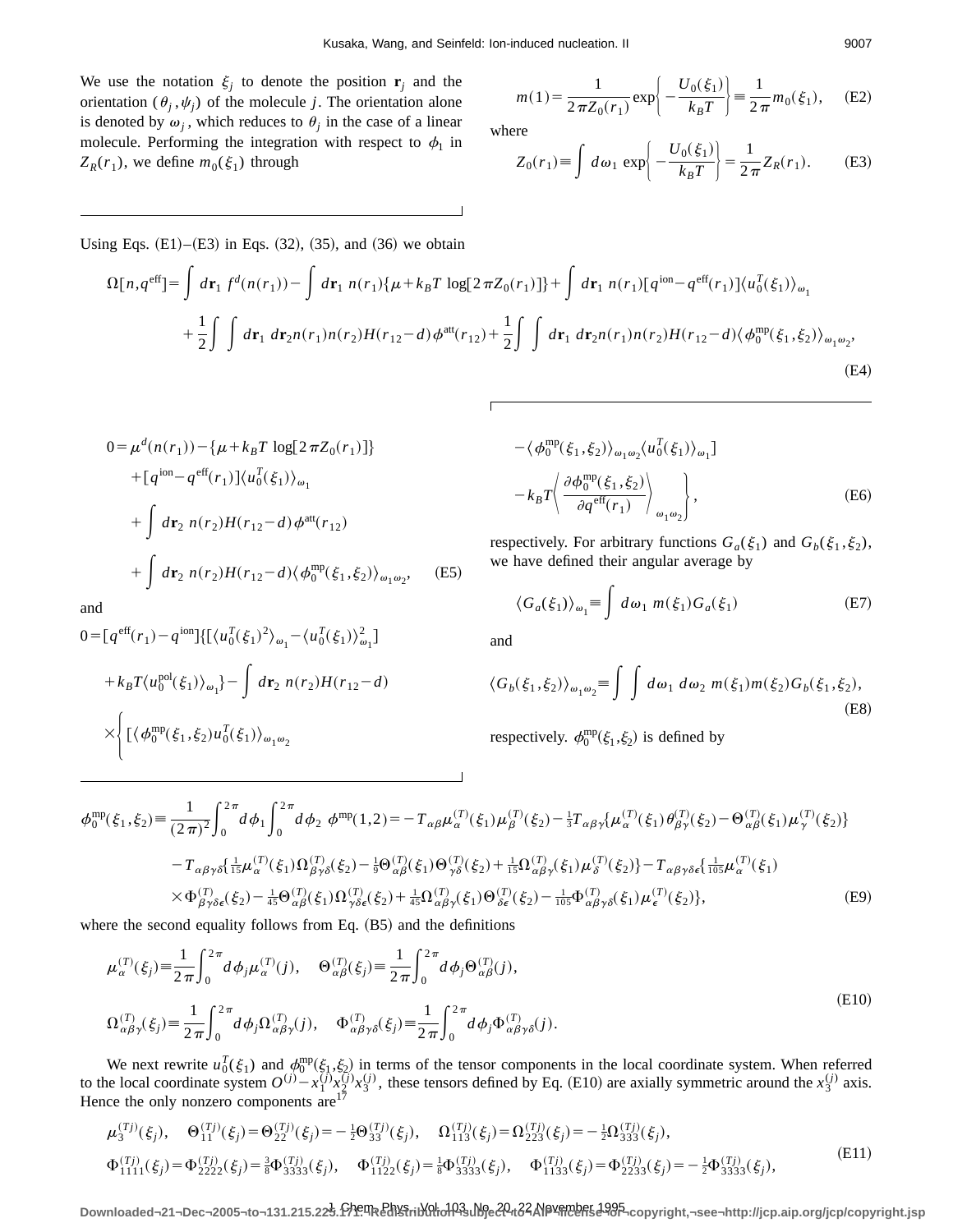coordinate system  $O^{(j)} - x_1^{(j)}x_2^{(j)}x_3^{(j)}$ . For the particular choice of the coordinate system shown in Fig. 1,  $O - x_1x_2x_3$  is related to  $O^{(1)} - x_1^{(1)} x_2^{(1)} x_3^{(1)}$  by a linear translation. Thus, the tensor components expressed in the former are the same as those expressed in the latter. In particular,

$$
\mu_3^{(T)}(\xi_1) = \mu_3^{(T1)}(\xi_1), \quad \Theta_{33}^{(T)}(\xi_1) = \Theta_{33}^{(T1)}(\xi_1), \quad \Omega_{333}^{(T)}(\xi_1) = \Omega_{333}^{(T1)}(\xi_1), \quad \Phi_{3333}^{(T)}(\xi_1) = \Phi_{3333}^{(T1)}(\xi_1). \tag{E12}
$$

Other components are readily obtained from Eq.  $(E11)$ . From Eqs.  $(14)$ ,  $(E10)$ ,  $(E10)$ , and  $(E12)$ 

$$
u_0^T(\xi_1) = -\frac{1}{r_1^2} \mu_3^{(T1)}(\xi_1) + \frac{1}{r_1^3} \Theta_{33}^{(T1)}(\xi_1) - \frac{1}{r_1^4} \Omega_{333}^{(T1)}(\xi_1) + \frac{1}{r_1^5} \Phi_{3333}^{(T1)}(\xi_1).
$$
 (E13)

For the molecule 2,

$$
\mu_{\alpha}^{(T)}(\xi_2) = a_{\beta\alpha}\mu_{\beta}^{(T2)}(\xi_2), \quad \Theta_{\alpha\beta}^{(T)}(\xi_2) = a_{\gamma\alpha}a_{\delta\beta}\Theta_{\gamma\delta}^{(T2)}(\xi_2), \quad \Omega_{\alpha\beta\gamma}^{(T)}(\xi_2) = a_{\delta\alpha}a_{\epsilon\beta}a_{\mu\gamma}\Omega_{\delta\epsilon\mu}^{(T2)}(\xi_2),
$$
\n
$$
\Phi_{\alpha\beta\gamma\delta}^{(T)}(\xi_2) = a_{\epsilon\alpha}a_{\mu\beta}a_{\tau\gamma}a_{\rho\delta}\Phi_{\epsilon\mu\tau\rho}^{(T2)}(\xi_2), \tag{E14}
$$

where  $a_{\alpha\beta}$  is the orthogonal transformation matrix from  $O-x_1x_2x_3$  to  $O^{(2)}-x_1^{(2)}x_2^{(2)}x_3^{(2)}$ . Due to the axial symmetry of the system around the  $x_3$  axis, we may set

$$
a = \begin{pmatrix} \cos \theta & 0 & -\sin \theta \\ 0 & 1 & 0 \\ \sin \theta & 0 & \cos \theta \end{pmatrix},
$$
 (E15)

where  $\theta$  is the angle between the  $x_3$  axis and the  $x_3^{(2)}$  axis. Using Eqs. (E11), (E12), (E14), and (E15), we may integrate Eq. (E9) with respect to cos  $\theta$  to obtain

$$
\Phi_0^{\text{mp}}(\xi_1, \xi_2) = -\mu_3^{(T1)}(\xi_1)\mu_3^{(T2)}(\xi_2)\frac{\partial}{\partial(\cos\theta)}A_{\mu-\mu}(r_1, r_2, \cos\theta) - \frac{3}{2}\Theta_{33}^{(T1)}(\xi_1)\mu_3^{(T2)}(\xi_2)\frac{\partial}{\partial(\cos\theta)}A_{\Theta-\mu}(r_1, r_2, \cos\theta) \n- \frac{3}{2}\mu_3^{(T1)}(\xi_1)\Theta_{33}^{(T2)}(\xi_2)\frac{\partial}{\partial(\cos\theta)}A_{\Theta-\mu}(r_2, r_1, \cos\theta) + \frac{1}{2}\Omega_{333}^{(T1)}(\xi_1)\mu_3^{(T2)}(\xi_2)\frac{\partial}{\partial(\cos\theta)}A_{\Omega-\mu}(r_1, r_2, \cos\theta) \n+ \frac{3}{4}\Theta_{33}^{(T1)}(\xi_1)\Theta_{33}^{(T2)}(\xi_2)\frac{\partial}{\partial(\cos\theta)}A_{\Theta-\Theta}(r_1, r_2, \cos\theta) + \frac{1}{2}\mu_3^{(T1)}(\xi_1)\Omega_{333}^{(T2)}(\xi_2)\frac{\partial}{\partial(\cos\theta)}A_{\Omega-\mu}(r_2, r_1, \cos\theta) \n+ \frac{5}{8}\Phi_{3333}^{(T1)}(\xi_1)\mu_3^{(T2)}(\xi_2)\frac{\partial}{\partial(\cos\theta)}A_{\Phi-\mu}(r_1, r_2, \cos\theta) - \frac{5}{4}\Omega_{333}^{(T1)}(\xi_1)\Theta_{33}^{(T2)}(\xi_2) \n\times \frac{\partial}{\partial(\cos\theta)}A_{\Omega-\Theta}(r_1, r_2, \cos\theta) - \frac{5}{4}\Theta_{33}^{(T1)}(\xi_1)\Omega_{333}^{(T2)}(\xi_2)\frac{\partial}{\partial(\cos\theta)}A_{\Omega-\Theta}(r_2, r_1, \cos\theta) + \frac{5}{8}\mu_3^{(T1)}(\xi_1) \n\times \Phi_{3333}^{(T2)}(\xi_2)\frac{\partial}{\partial(\cos\theta)}A_{\Phi-\mu}(r_2, r_1, \cos\theta), \tag{E16}
$$

where

$$
A_{\mu-\mu}(r_1, r_2, \cos \theta) = \frac{1}{r_{12}^3} (\cos^2 \theta - 1),
$$
  
\n
$$
A_{\theta-\mu}(r_1, r_2, \cos \theta) = \frac{1}{r_{12}^5} (r_2 \cos \theta - r_1)(\cos^2 \theta - 1),
$$
  
\n
$$
A_{\Omega-\mu}(r_1, r_2, \cos \theta)
$$
  
\n
$$
= \left[ \frac{1}{r_{12}^5} - \frac{5}{r_{12}^7} (r_2 \cos \theta - r_1)^2 \right] (\cos^2 \theta - 1),
$$
  
\n
$$
A_{\Phi-\mu}(r_1, r_2, \cos \theta) = \left[ \frac{3}{r_{12}^7} - \frac{7}{r_{12}^9} (r_2 \cos \theta - r_1)^2 \right]
$$

 $\times (r_2 \cos \theta - r_1)(\cos^2 \theta - 1),$ 

 $A_{\Theta - \Theta}(r_1, r_2, \cos \theta)$ 

$$
= \left[ \frac{4}{r_{12}^5} \cos \theta + \frac{5}{r_{12}^7} r_1 r_2 (\cos^2 \theta - 1) \right] (\cos^2 \theta - 1),
$$

$$
A_{\Omega-\Theta}(r_1, r_2, \cos \theta) = \left[\frac{1}{r_{12}^7} (r_2 - r_1 \cos \theta) + \frac{2}{r_{12}^7}\right]
$$
  
×(r<sub>2</sub> cos  $\theta - r_1$ )cos  $\theta - \frac{7}{r_{12}^9}$   
×(r<sub>2</sub> cos  $\theta - r_1$ )<sup>2</sup>(r<sub>2</sub> - r<sub>1</sub> cos  $\theta$ )  
×(cos<sup>2</sup>  $\theta$ -1). (E17)

Downloaded¬21¬Dec¬2005¬to¬131.215.225. *Phe*!!Redistribution<sup>03</sup> J. Let 22 November 1995 copyright,¬see¬http://jcp.aip.org/jcp/copyright.jsp